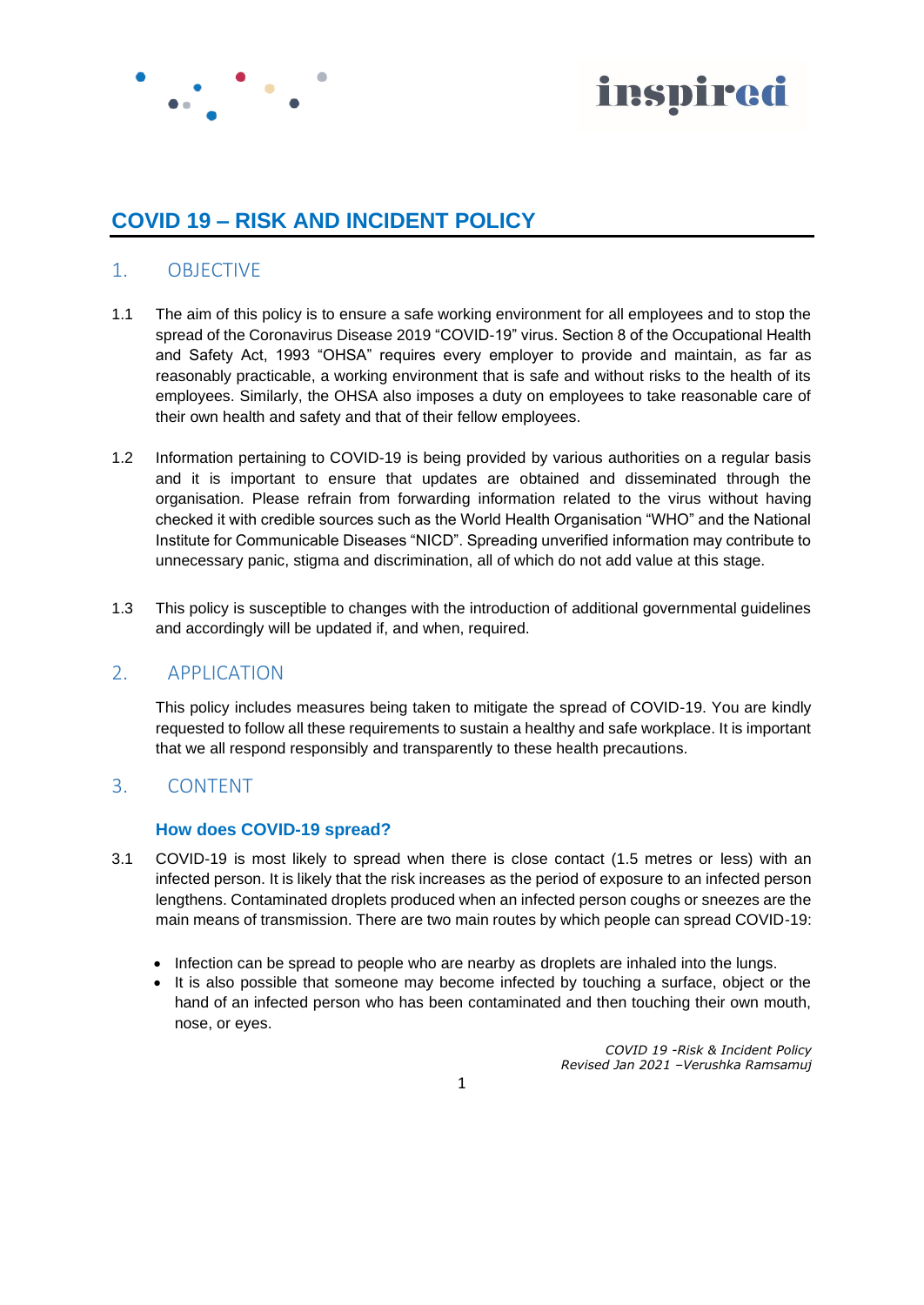



## 4. PRIMARY SYMPTOMS OF COVID-19

- 4.1 The following symptoms may develop up to 21 days after exposure to someone who has COVID-19:
	- Cough
	- Sore throat
	- **Fever**
	- Shortness of breath/ difficulty in breathing
	- Redness of eyes
	- Body aches
	- Loss of smell
	- Loss of taste
	- Nausea
	- Vomiting
	- Diarrhoea
	- **Fatigue**
	- **Weakness**
- 4.2 Infections can cause more severe symptoms in people who are over the age of 60 and those with compromised immune systems such as diabetes, cancer and chronic lung disease.

## 5. SOCIAL DISTANCING MEASURES

- 5.1 Every employer must arrange the workplace to ensure minimal contact between workers and, as far as practical, ensure that there is a minimum of one and half metres between workers while they are working.
- 5.2 Depending on the circumstances of the workplace or the nature of the sector, the minimum distance may need to be greater, but reducing the number of workers present in the workplace at any time may assist in achieving the required social distancing.
- 5.3 If it is not practical to arrange workstations to be spaced at least one and a half metres apart, the employer must:
	- Arrange physical barriers to be placed between the workstations or erected on workstations to form a solid physical barrier between workers while they are working; or
	- When required, supply the employee, free of charge, with appropriate PPE based on a risk assessment of the working place.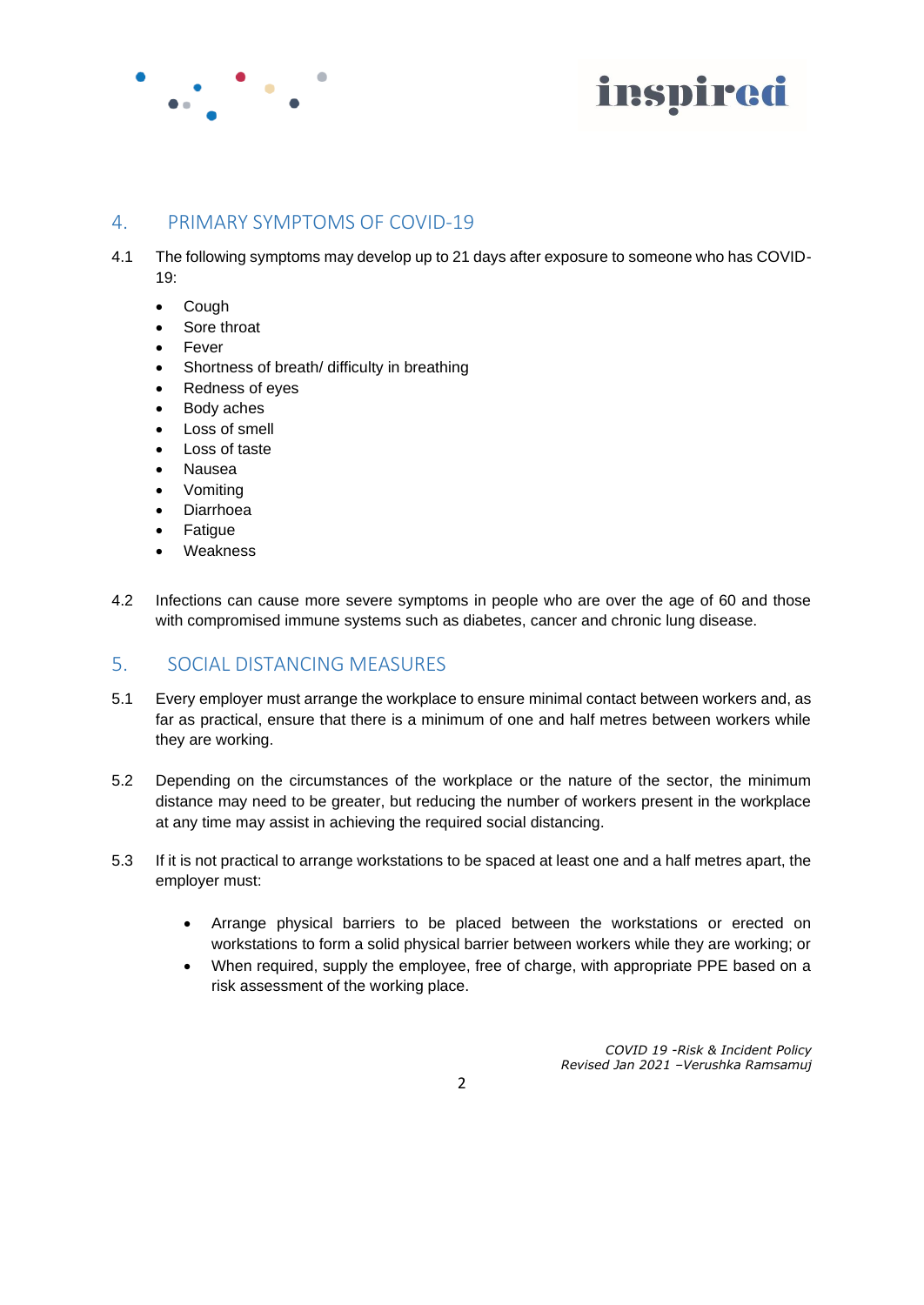



5.4 Every employer must ensure that social distancing measures are implemented through supervision, both in the workplace and in the common areas outside the immediate workplace, through queue control or within the workplace, such an canteens and lavatories.

## 6. SCHOOL PREREQUISITE

- 6.1 School Nurse or COVID-19 Compliance Officer to be provided with full PPE and to tend to employees and students in full PPE.
- 6.2 Establish an isolation room for all suspected cases to be dealt with on-site, this will be in the Sick Room.
- 6.3 Identify a discreet exit for any confirmed case / case where a person needs to self-quarantine to be escorted off-site.
- 6.4 The School Nurse or COVID-19 Compliance Officer will be responsible to communicate to the Head if there are any employee / student / students' parents when they are suspected to be infected, and to escort them to the Isolation room for further investigation.
- 6.5 The School Nurse or COVID-19 Compliance Officer will be responsible for managing the process in the isolation room, including asking pre-defined questions, and implementing the necessary protocols.
- 6.6 A list of key stakeholders and their contact numbers will be documented and provided to all staff.
- 6.7 A specific, trained cleaning team, with appropriate PPE will be responsible for the cleaning and decontamination of the isolation room.

## 7. PREDEFINED CASE DEFINITION QUESTIONS

The following questions have been provided by the National Institute for Communicable Diseases (NICD) and are applicable in all incidents as defined by this SOP.

- 7.1 Ascertain whether they have any symptoms associated with COVID-19 as per the current National Institute for Communicable Diseases definition namely a cough, sore throat, shortness of breath (or difficulty in breathing), loss of taste and smell or fever  $\geq 38^{\circ}$ C (measured) or history of fever?
- 7.2 Determine whether they suffer from any of the additional symptoms such as fever, body aches, redness of eyes, nausea, vomiting, diarrhoea, fatigue, weakness or tiredness; and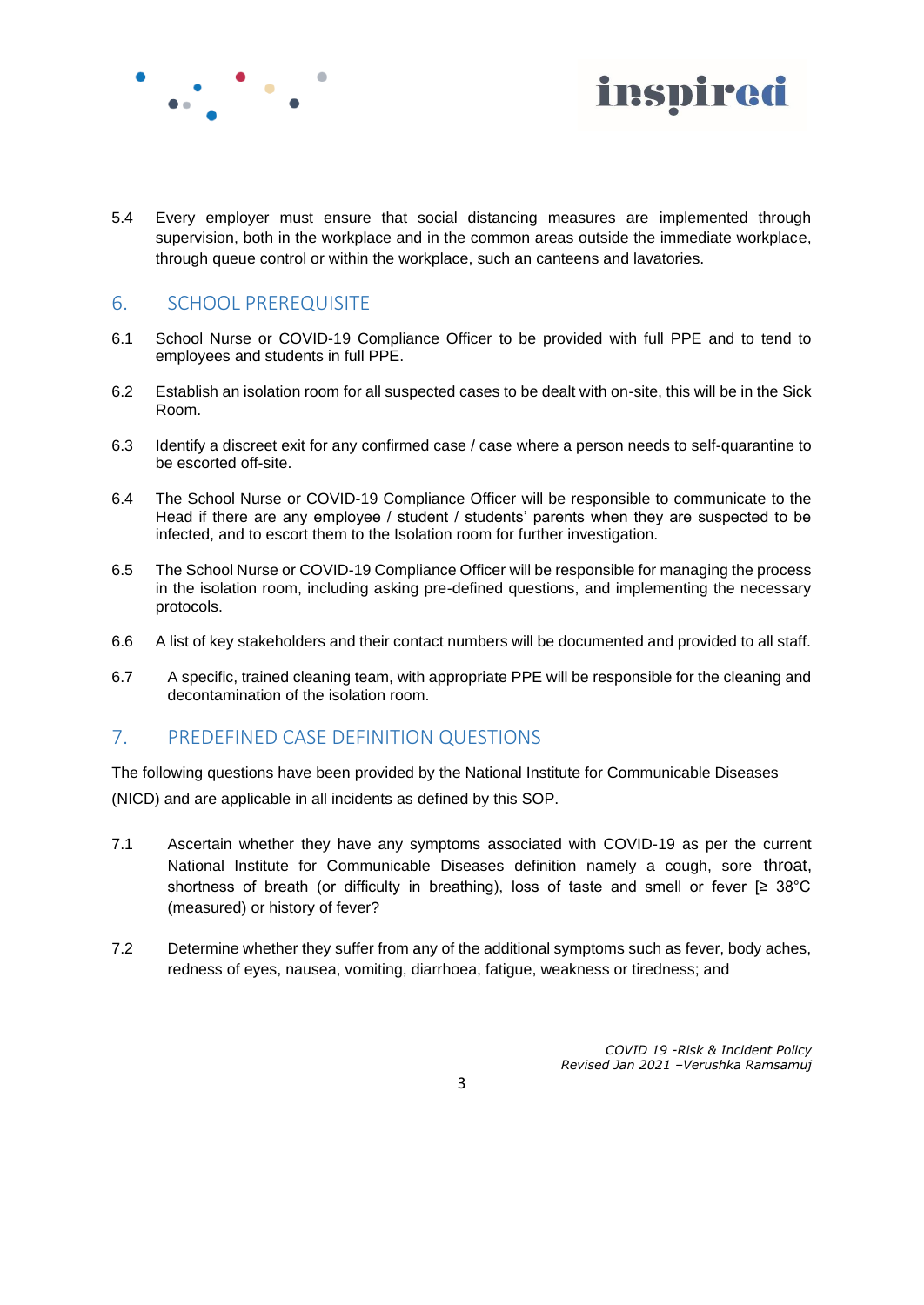



- 7.3 In the last 14 days:
	- Have you been in close contact with a confirmed or probable case of COVID-19 infection?
	- Had a history of travel to areas with local transmission of COVID-19; (NB Affected countries will change with time, consult the NICD website for current updates);
	- Worked in, or attended a health care facility where patients with COVID-19 infections were being treated; or
	- Admitted with severe pneumonia of unknown origin?
- 7.4 Should the person answer YES to question 1, they are exhibiting symptoms of COVID-19 as per the definition.
- 7.5 Should the person answer YES to ANY of the questions listed under Question 2 (a, b, c or d), they have a risk of exposure to COVID-19.
- 7.6 Depending on the outcome of the questionnaire, the School Nurse or COVID-19 Compliance Officer must implement the relevant employee protocol as defined in this Policy.

## 8. DETAILED PROCEDURE FOR EMPLOYEE INCIDENTS

#### 8.1 **Local and International Travel**

- 8.1.1 If any of the below scenarios occur, the following protocol must be implemented:
	- An employee returns from local or international travel for leisure purposes, or
	- An employee's close family returns from international travel.
- 8.1.2 The School Nurse or COVID-19 Compliance Officer and the Head must be contacted upon return from all local and international travel.
- 8.1.3 For international travel, people who are allowed into South Africa are still subject to the prescribed screening procedures and isolation or quarantine rules, as the case may be, which include:
	- provision of a valid certificate of a negative COVID-19 test obtained not more than 72 hours before the date of travel; and
	- in the event of failure to submit a certificate as proof of a negative COVID-19 test, such person will be required to do an antigen test at his or her own cost and if he or she tests positive to COVID-19, he or she will be required to quarantine at his or her own costs.
- 8.1.4 In the case of international travel, the employee will need to produce a valid certificate of a negative COVID-19 test to the Head before returning to school.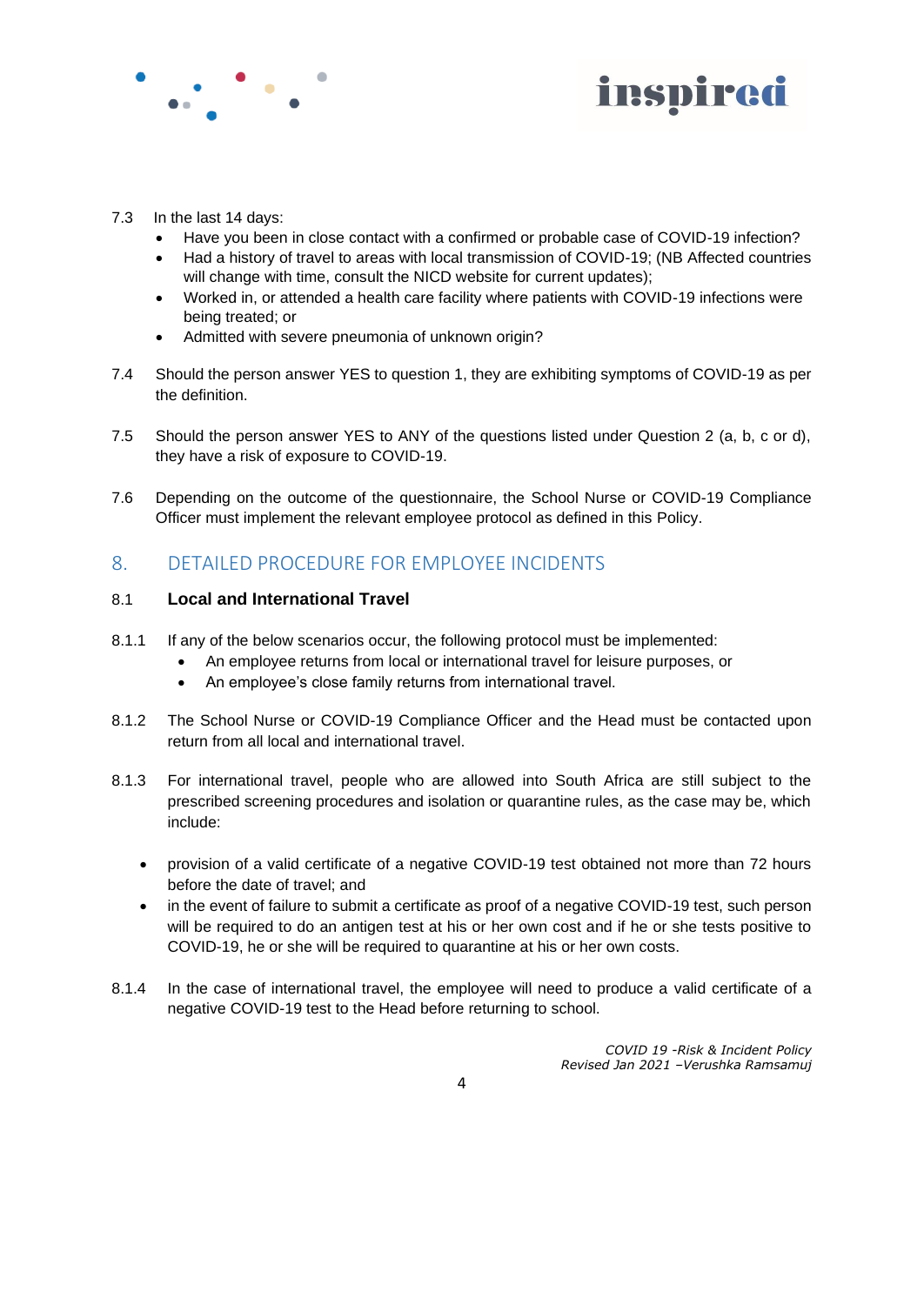



8.1.5 In all instances of the above, the self-quarantine protocol must be implemented if the employee has been in contact a COVID -19 positive person.

#### 8.2 **Suspected case on-site or off-site**

- 8.2.1 If any of the below scenarios occur, the following protocol must be implemented:
- 8.2.2 An employee suspects they may have symptoms or have been exposed to COVID-19 and present themselves for assistance, or
- 8.2.3 An employee suspects they may have symptoms or have been exposed to COVID-19 and are not on-site, or
- 8.2.4 An employee presents with a temperature of  $\geq 38^{\circ}$  on the temperature scanning device.
	- If the employee is on-site, they must report to the isolation room immediately.
	- The employee must be reassured by the School Nurse or COVID-19 Compliance Officer as follows: "Name, we are going to assist you to establish if there is any risk of you being exposed to the Coronavirus, and for your own safety, we suggest that you do not contact anyone until we have established the risk exposure."
	- If the employee is off-site, they must contact their Head, School Nurse or COVID-19 Compliance Officer.
	- Once in the isolation room, the School Nurse or COVID-19 Compliance Officer must proceed to ask the employee the Predefined Case Definition Questions.
	- If the employee is off-site, the Head, School Nurse or COVID-19 Compliance Officer will ask the questions telephonically.
- 8.2.5 It is the Employer's obligation to arrange for the worker to be transported to a public health facility i.e., one of the established testing sites if they suspect the employee has COVID-19. From there the employee will either be directed to self-isolate or undergo a further medical examination.

#### 8.3 **Case Definition Protocol**

If they are displaying symptoms, and have a confirmed risk of exposure as per the predefined questions asked, the employee meets the case definition of a probable case and must be sent for testing: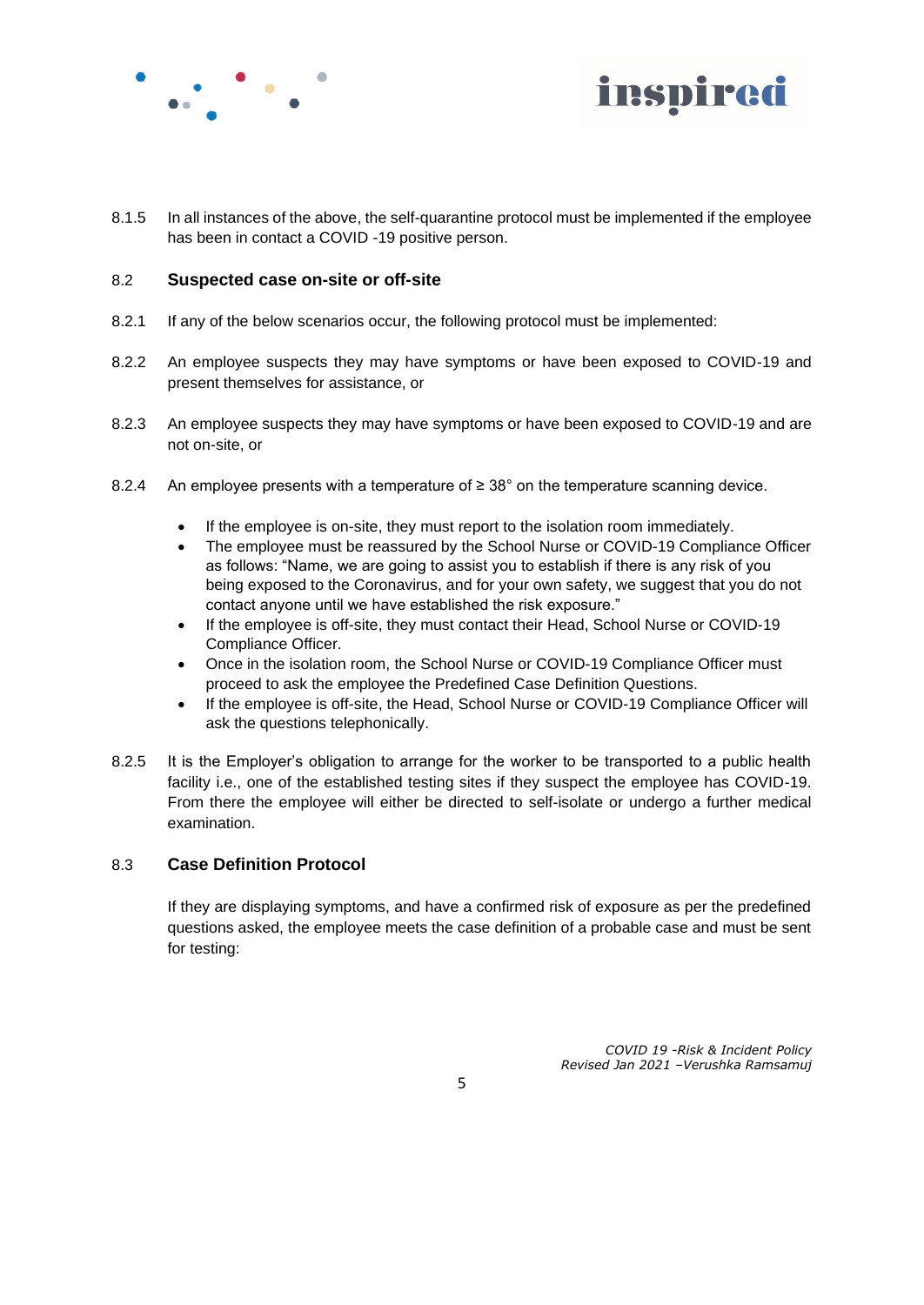

# inspired

#### 8.3.1 **the employee is on-site:**

- Inform the employee that they have possibly been exposed to COVID-19 as they meet the case definition, as defined by the NICD.
- Inform them that you will be contacting your local healthcare or emergency service provider (if applicable) as per your local communicable diseases protocol, and the NICD, and inform them of the results from your questionnaire.
- Contact your local healthcare or emergency service provider (if applicable) as per your local communicable diseases protocol, and the NICD, and inform them of the results from your questionnaire.
- Follow all protocols provided by the healthcare professional and the NICD. Should their protocol differ from what is documented in this SOP, their requirements will take precedence and must be followed.
- Inform the employee of the necessary steps that must be followed as per the guidance provided by the relevant health authorities.
- The employee must be informed to maintain open lines of communication in this regard with the Head of School.
- Follow the On-Site Case Management, Decontamination, Contaminated Laundry and Waste Management Protocol's documented in this SOP.

#### 8.3.2 **if the employee is off-site:**

• Inform the employee that they have possibly been exposed to COVID-19 as they meet the case definition, as defined by the NICD, and must immediately contact their Doctor to arrange for testing.

## 8.4 **Self-Quarantine Protocol**

If an employee has been in close contact with an individual who has since been diagnosed with COVID-19, the employee must immediately inform their employer and contact the COVID-19 Hotline. Close contact means that the employee was in face-to-face contact (i.e. within 1.5 metres) or in a closed space for more than 15 minutes with a person with COVID-19.

#### 8.4.1 **10 Day Isolation Period**

The isolation period should be reduced from 14 days to 10 days on condition that the patient does not show symptoms.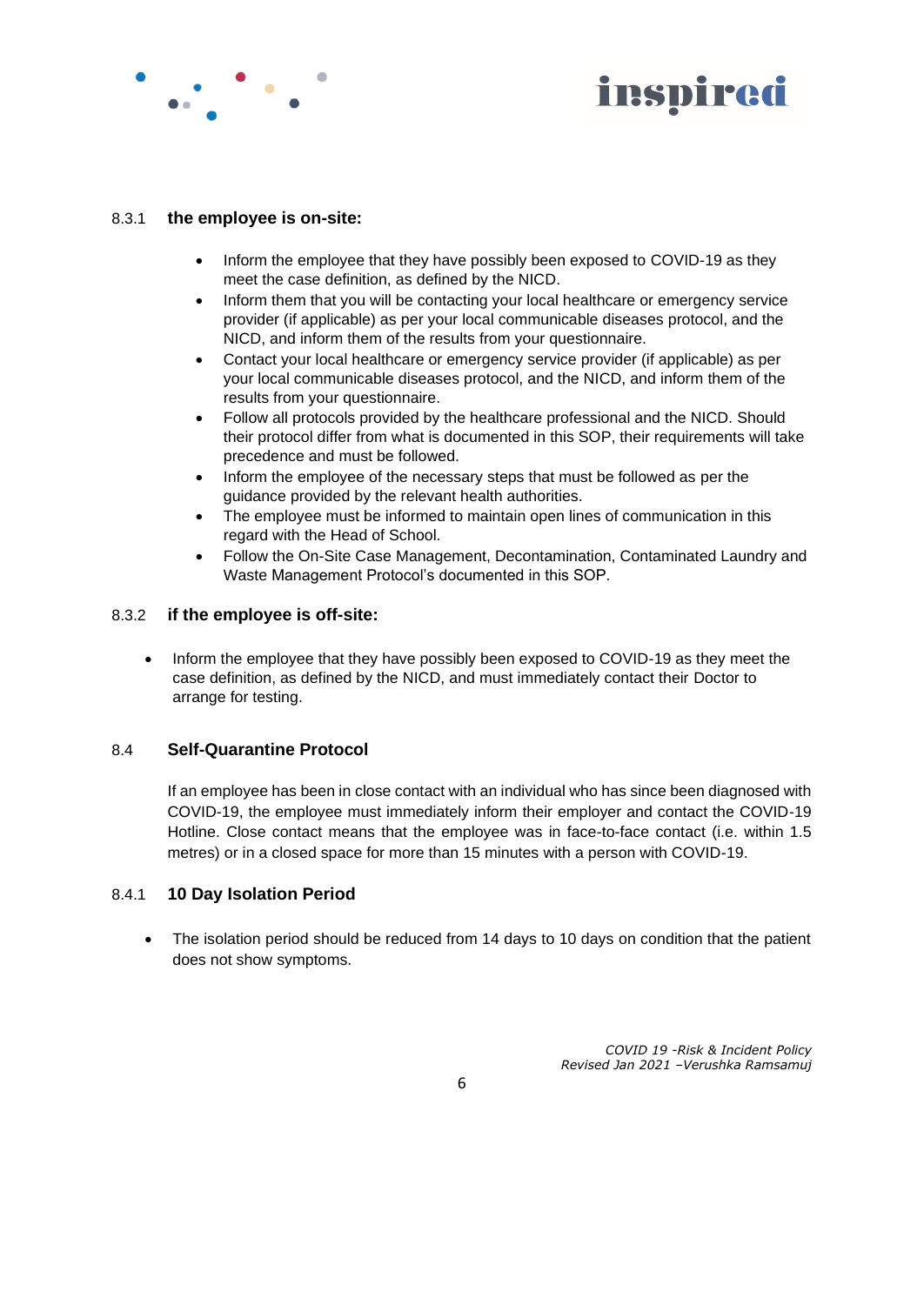



#### 8.4.2 **Considerations for Quarantine of Close Contacts**

- New testing strategy requires all close contacts to be tested for COVID 19, even if the person shows no symptoms.
- All close contacts are required to stay at home (quarantine) for a period of 10 days from the last date of exposure to the confirmed COVID - 19 case.
- It is recommended that all close contact of confirmed COVID 19 cases can be tested at least from day 8 following exposure to a person with COVID – 19.
- Anyone who tests positive for COVID-19 is required to isolate for a period of 10 days.
- Close contacts that test negative are required to continue to stay at home (quarantine), apart from others in order to prevent the spread of the virus, if they are still within the 10-day quarantine period. This is because the time from exposure to Covid-19 to the moment when symptoms begin is, on average,  $5 - 6$  days and can range from  $1 - 14$  days.

#### 8.4.3 **Differences between quarantine and isolation**

- **Quarantine** Restricting activities and/or separating people who are not ill but may have been exposed to Covid-19. This can take place at home or in a designated facility for 10 days. If your quarantine starts at noon on day 1, then it would end at noon on the last day.
- **Isolation** Separating or keeping away from other people who are ill with symptoms of Covid-19 and/or have tested positive. This can take place at a health facility for those who require hospitalisation due to severe symptoms or complications. This can take place at home or in a designated facility for 10 days, for mild and asymptomatic cases.

#### 8.4.4 **Who are close contacts?**

- Being within (1 metre) of a Covid-19 case for more than 15 minutes
- Direct physical contact with a Covid-19 case
- Providing direct care for patients with Covid-19 disease without using proper personal protective equipment (PPE)
- Family members living together
- Direct caregivers or providers of medical treatment and care services
- Healthcare workers who perform diagnostic and treatment activities that emit aerosol
- Persons who have had close contact in an office, factory, workshop, elevator, canteen or cafeteria, classroom, or similar locations
- Persons sharing meals, entertaining, and providing catering and entertainment services in a closed environment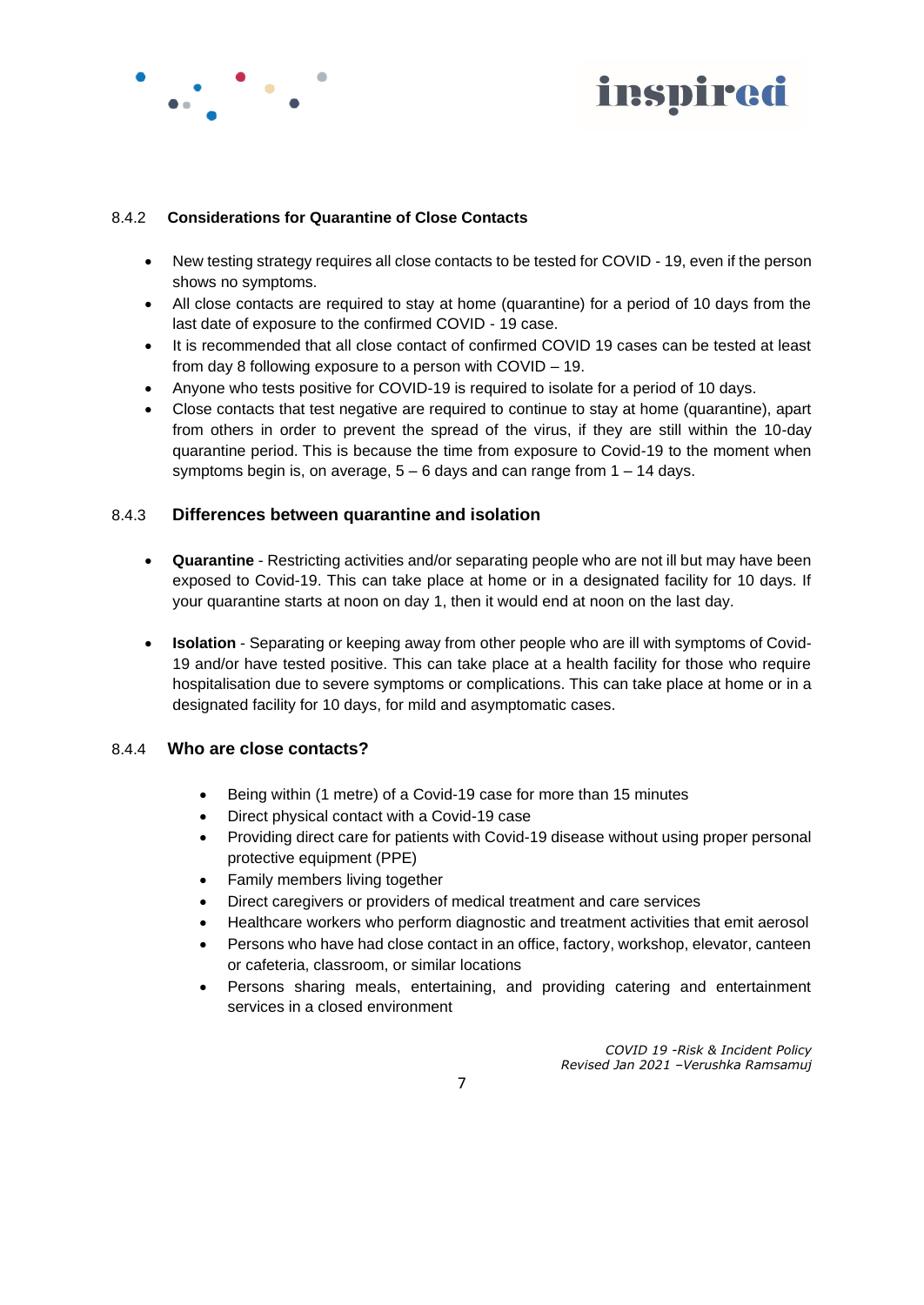



- Healthcare workers and family members visiting someone with Covid-19 or other people in close contact with Covid-19 cases
- Persons riding in a vehicle and within one metre of a Covid-19 case or an asymptomatic infected person including care-taking and nursing employees, companions (e.g. family members, colleagues and friends), and other passengers and vehicles crew who might have contact through investigation and assessment
- Other persons assessed by onsite investigators meeting criteria for close contact

#### 8.4.5 **When to start and end Quarantine**

**Scenario 1:** Close contact with someone who has Covid-19— will not have further close contact - **Your last day of quarantine is 10 days from the date you had close contact.**

|              | November |        |                                                                                                              |                |          |                                                                              | 2020           |
|--------------|----------|--------|--------------------------------------------------------------------------------------------------------------|----------------|----------|------------------------------------------------------------------------------|----------------|
|              | Sunday   | Monday | Tuesday                                                                                                      | Wednesday      | Thursday | Friday                                                                       | Saturday       |
| $\mathbf{1}$ |          |        | 3<br>Start of<br>quarantine =<br>last day of<br>close contact<br>with a person<br>who has<br><b>COVID-19</b> | $\overline{4}$ | 5        | 6                                                                            | $\overline{7}$ |
| 8            |          | 9      |                                                                                                              | 11             | 12       | 13<br>Last day of<br>quarantine if<br>there was no<br>additional<br>exposure | 14             |

• **Scenario 2:** Close contact with someone who has Covid-19— live with the person but can avoid further close contact - **Your last day of quarantine is 10 days from when the person with Covid-19 began home isolation.**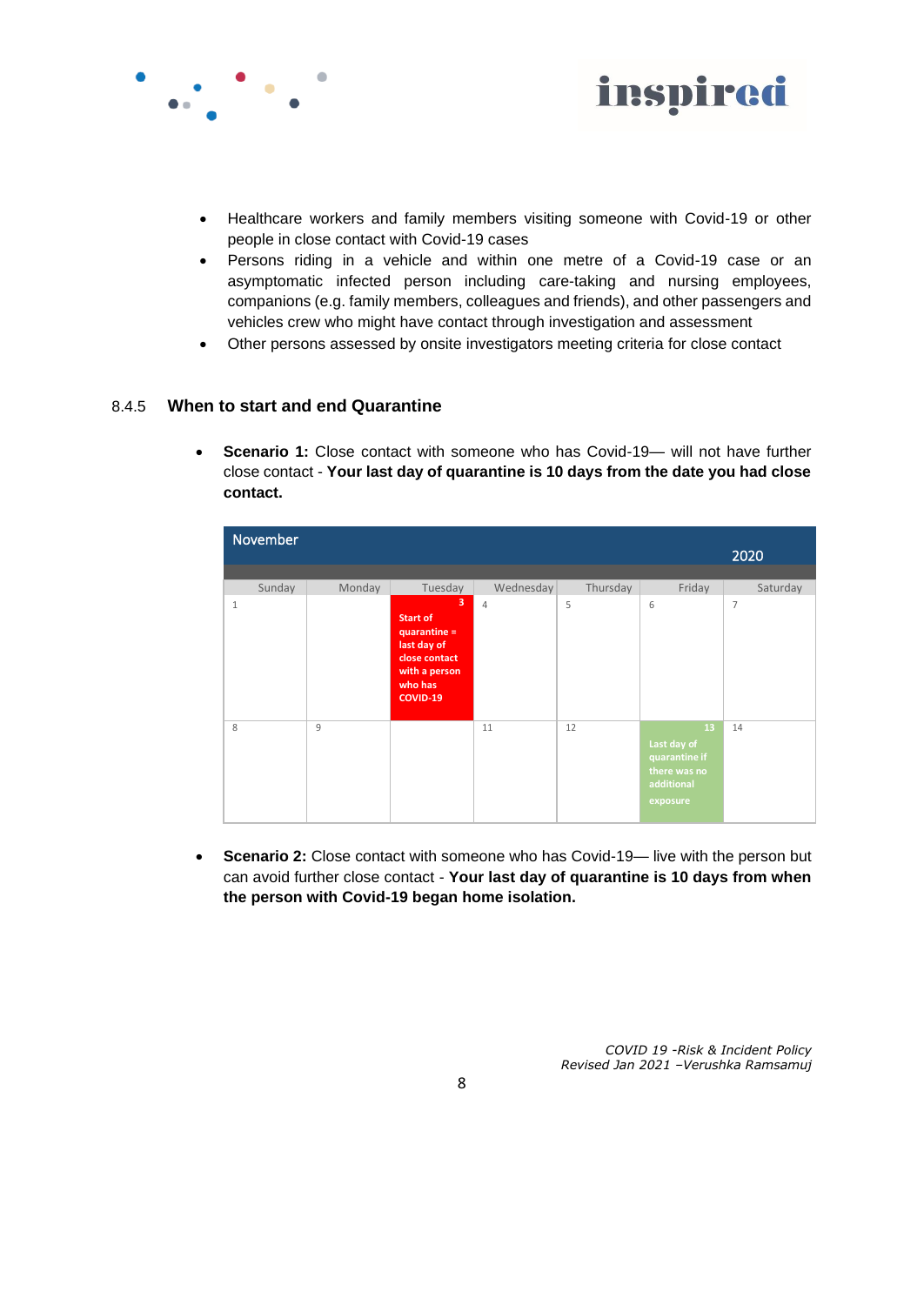

|              | November |        |                                                                                                                           |           |          |                                                                              | 2020           |
|--------------|----------|--------|---------------------------------------------------------------------------------------------------------------------------|-----------|----------|------------------------------------------------------------------------------|----------------|
|              | Sunday   | Monday | Tuesday                                                                                                                   | Wednesday | Thursday | Friday                                                                       | Saturday       |
| $\mathbf{1}$ |          |        | $\overline{3}$<br>Start of<br>quarantine =<br>last day of<br>close contact<br>with a person<br>who has<br><b>COVID-19</b> | 4         | 5        | 6                                                                            | $\overline{7}$ |
| 8            |          | 9      |                                                                                                                           | 11        | 12       | 13<br>Last day of<br>quarantine if<br>there was no<br>additional<br>exposure | 14             |

 $\bullet$ 

• **Scenario 3:** Under quarantine and had additional close contact with someone who has COVID-19 - **You will have to restart your quarantine from the last day you had close contact with anyone in your house (or from anywhere) who has Covid-19. Any time a new household member gets sick with Covid-19 and you had close contact, you will need to restart your quarantine.**

| November                                                                                                                         |                          |                                                                                                                                          |                                                                           |               |             | 2020                       |
|----------------------------------------------------------------------------------------------------------------------------------|--------------------------|------------------------------------------------------------------------------------------------------------------------------------------|---------------------------------------------------------------------------|---------------|-------------|----------------------------|
| Sunday<br>$\mathbf{1}$                                                                                                           | Monday<br>$\overline{2}$ | Tuesday<br>$\overline{3}$<br><b>Start of</b><br>quarantine = last<br>day of close<br>contact with a<br>person who has<br><b>COVID-19</b> | Wednesday<br>$\overline{4}$                                               | Thursday<br>5 | Friday<br>6 | Saturday<br>$\overline{7}$ |
| $\overline{8}$<br><b>Additional</b><br>contact or<br>someone got<br>sick and you<br>were exposed $=$<br>restart of<br>quarantine | $\overline{9}$           | 10                                                                                                                                       | 11                                                                        | 12            | 13          | 14                         |
| 15                                                                                                                               | 16                       | 17                                                                                                                                       | 18<br>Last day of<br>quarantine if there<br>was no additional<br>exposure | 19            | 20          | 21                         |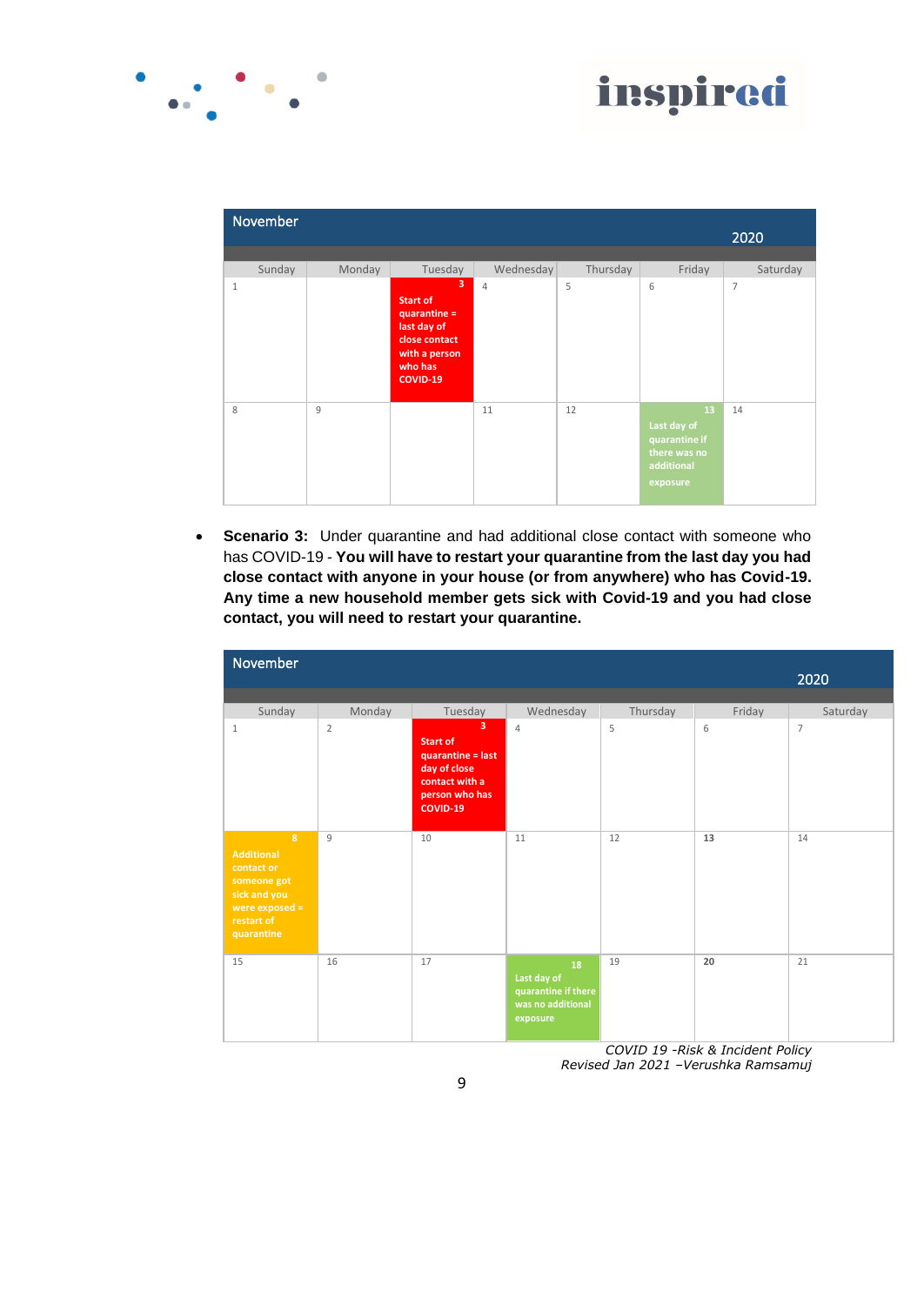



**Scenario 4:** Live with someone who has Covid-19 and cannot avoid continued close contact **- You should avoid contact with others outside the home while the person is sick, and quarantine for 10 days after the person who has Covid-19 meets the criteria to end home isolation.**

| November       |                                                                           |                                             |                |          |                                                   | 2020           |
|----------------|---------------------------------------------------------------------------|---------------------------------------------|----------------|----------|---------------------------------------------------|----------------|
| Sunday         | Monday                                                                    | Tuesday                                     | Wednesday      | Thursday | Friday                                            | Saturday       |
| $\mathbf{1}$   | $\overline{2}$                                                            | 3<br>Person is sick<br>and has COVID-<br>19 | $\overline{4}$ | 5        | 6                                                 | $\overline{7}$ |
| $\overline{8}$ | $\overline{9}$                                                            | 10                                          | 11             | 12       | 13<br>Criteria is met to<br>end home<br>isolation | 14             |
| 15             | 16                                                                        | 17                                          | 18             | 19       | 20                                                | 21             |
| 22             | 23<br>Last day of<br>quarantine if there<br>was no additional<br>exposure | 24                                          | 25             | 26       | 27                                                | 28             |

## **A. Asymptomatic Patients**

- Asymptomatic patients represent a conceptual challenge, since it is not possible to estimate where in the course of viral shedding they are at the timepoint at which they test positive.
- Asymptomatic patients must remain in isolation for a period of 10 days following the date of their positive results.

#### **B. Mild Disease**

• Patients with a mild Covid-19 infection continue to shed the virus from their upper airways for approximately 7-12 days.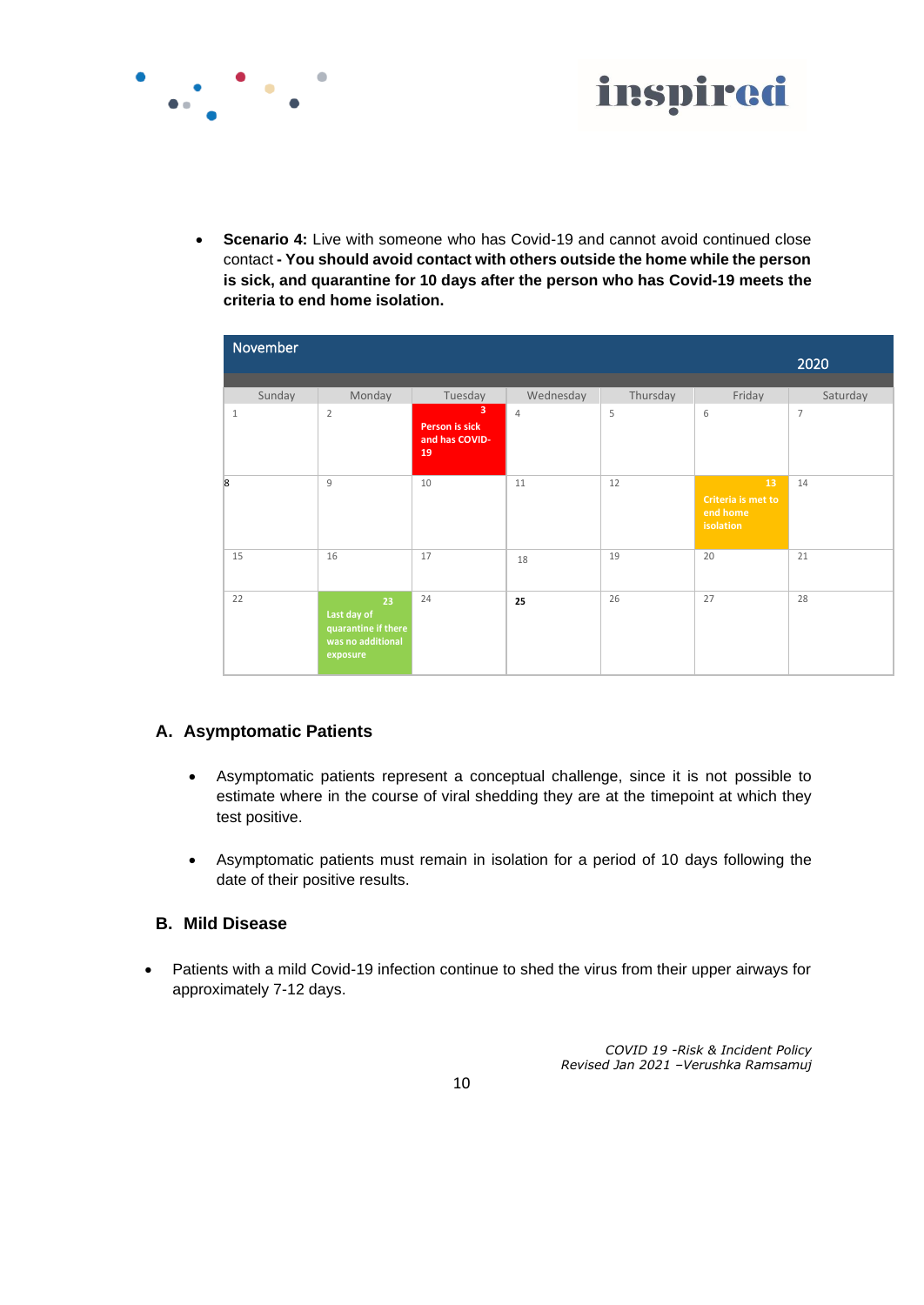



- The presence of detectable virus when testing does not necessarily imply infectiousness.
- It has been proven that in mild cases, virus cultures are generally only positive for 8-9 days after symptom onset.
- Patients with a mild Covid-19 infection must remain in isolation for a period of 10 days after the symptoms onset.

#### **C. Severe Disease**

- The duration of infectiousness in patients with severe disease (i.e. requiring admission due to clinical instability) is less well established.
- In general, patients with severe disease may continue to shed virus at higher levels for longer periods than patients with mild disease.
- To provide a buffer, it is recommended that such patients be de-isolated 10 days after clinical stability has been achieved, rather than 10 days after symptom onset.
- To illustrate this in simple terms, if a patient was admitted and placed on oxygen, we advise that when they oxygen supplementation is discontinued, the patient must remain in isolation for another 10 days.
- This continued isolation provides clinical comfort that the patient is no longer infectious.

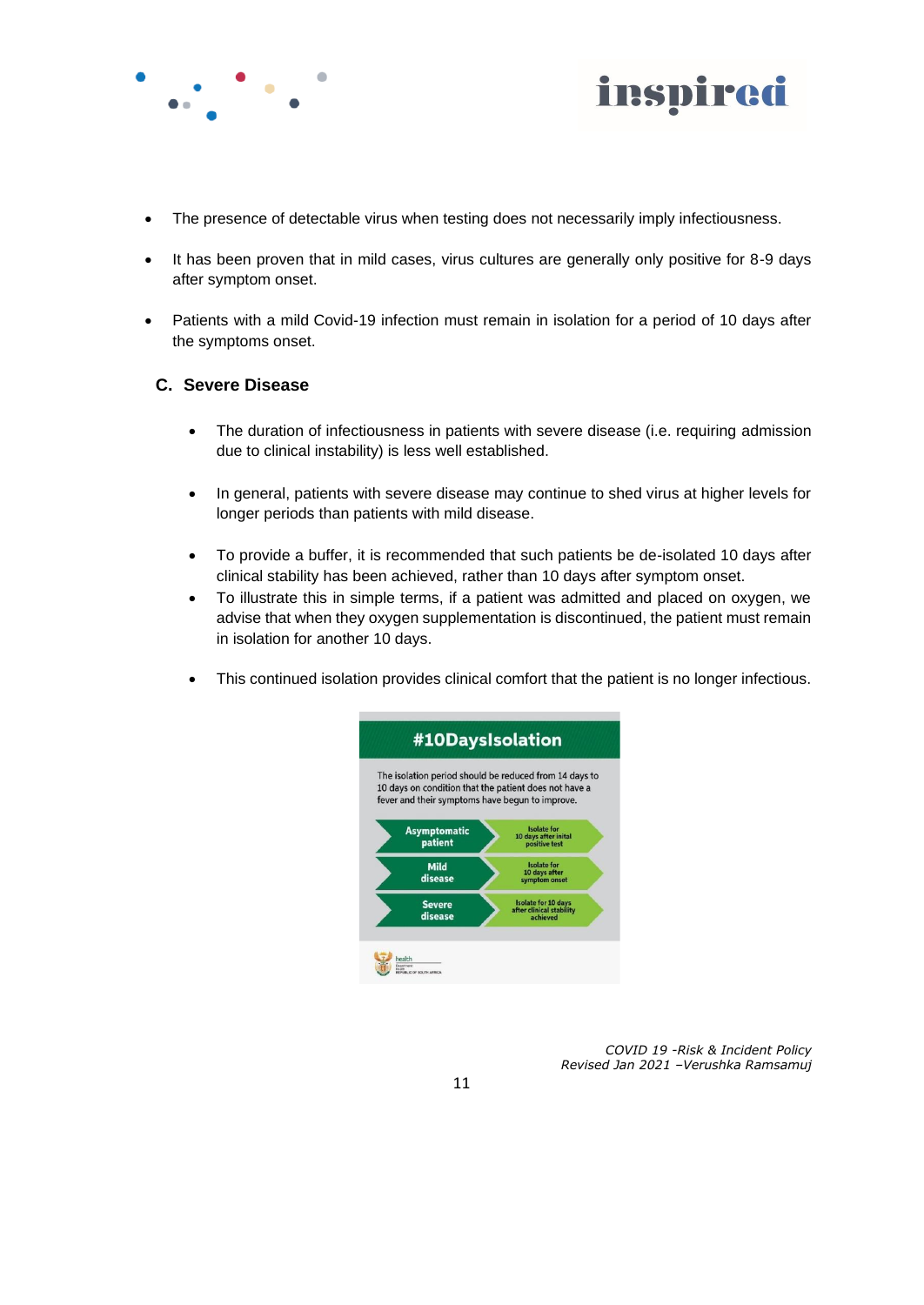



#### **Hotline for the COVID-19 as per the Department of Health website:**



#### 8.4.6 **Low Risk Exposure**

- may permit the worker to continue working using a cloth mask complying with standard precautions
- must monitor the worker's symptoms for 10 days from the first contact

#### 8.4.7 **High Risk Exposure**

- the worker must remain in quarantine for 10 days
- the employer of that worker must place the worker on sick leave for that period

#### 8.4.8 **For those employees that are required to self-quarantine at home for 10 days due to high risk exposure at. The following working arrangements will apply:**

- Where it is possible for an employee to work remotely, this will not be any form of leave because the employee will be required to continue to perform her/ his functions from home and will therefore be entitled to her/ his normal salary and benefits until such time that the selfquarantine period has lapsed.
- Where it is NOT possible for an employee to work remotely, the company will offer outstanding sick leave to self-quarantine.
- Head of School to advise HR of those staff members that self -quarantine.
- During the 10 days quarantine period, employees will be required to monitor themselves for symptoms, and to monitor their temperature twice a day.
- Should symptoms present, the employee must contact their Doctor for assistance to get tested and proceed to self-isolate.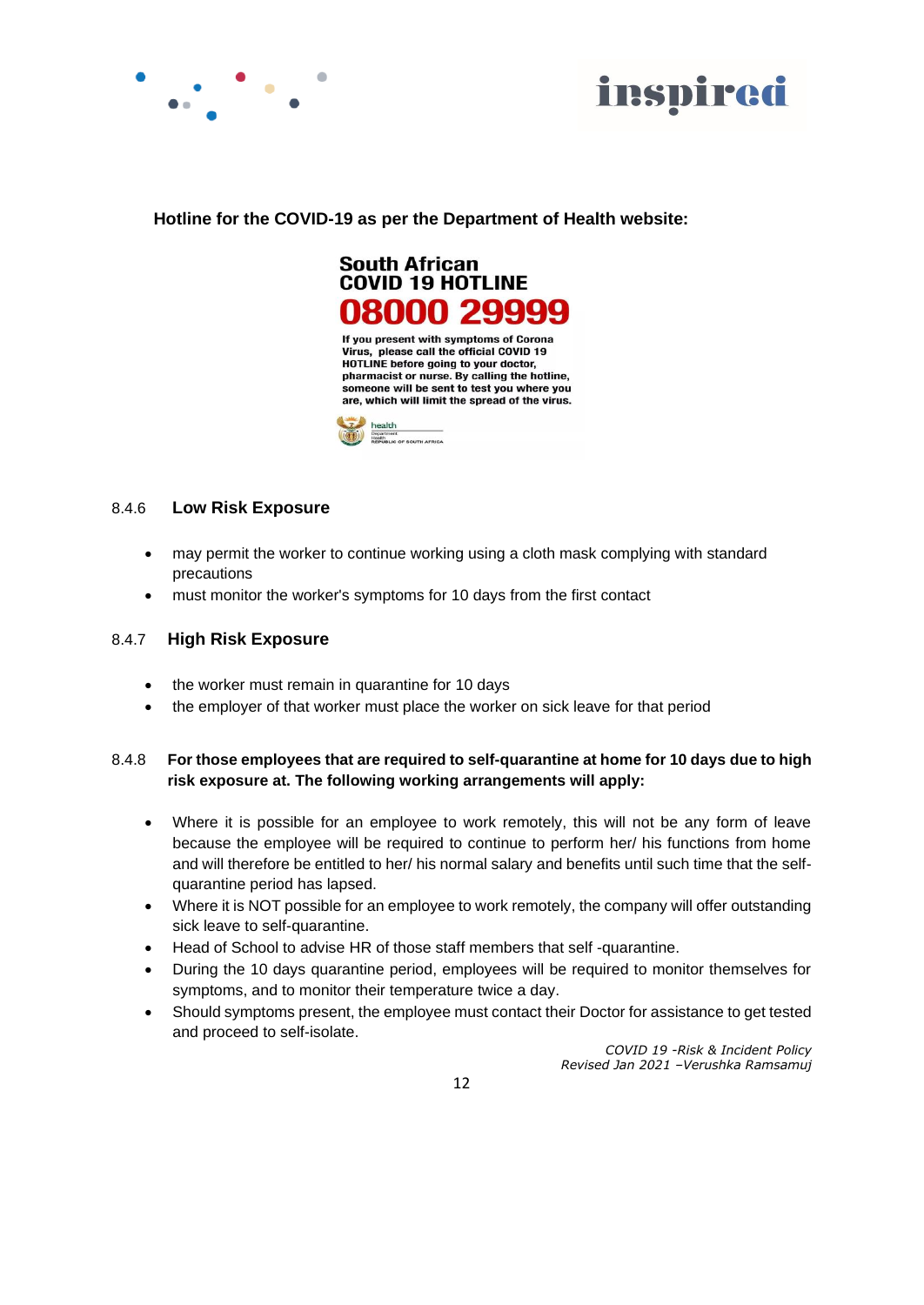



• The employee is required to maintain open lines of communication in this regard with the Head of School.

#### 8.4.9 **Sick Employee Protocol**

If an employee is displaying symptoms, but do not have a confirmed risk of exposure, it is likely the employee only has regular flu:

- The employee must be requested to go home and consult with their Doctor.
- The company's sick leave policy will apply, and a sick note must be provided after 2 days of being booked off ill at home.
- The employee may return to work once the Doctor has confirmed that the employee is no longer sick.

#### 8.4.10 **Protocols for Employee Diagnosed with COVID-19**

- If a worker has been diagnosed with COVID-19, the Employer must inform the National Institute for Occupational Health in accordance with the National Department of Health Guideline **(refer to clause 9)** either directly or through an employers' association.
- Inform the Compensation Commissioner in accordance with the Directive on Compensation for Workplace -acquired Novel Corona Virus Disease.
- Investigate the mode of exposure, including any control failure, and review its risk assessment to ensure that the necessary controls and PPE requirements are in place.
- Determine the need to temporarily close the affected area for decontamination using an incident - based risk assessment with due regard to the Department of Health's guidelines **(refer to clause 9)** after consultation with the COVID Committee.
- If a worker has been diagnosed with COVID -19 and isolated in accordance with the Department of Health Guidelines, an employer may only allow a worker to return to work on the following conditions:
	- o The worker has completed the mandatory 10 day of self -isolation
	- $\circ$  The worker has undergone a medical evaluation confirming fitness to work if the worker had moderate or severe illness
	- o The employer ensures that personal hygiene, wearing of masks, social distancing, and cough etiquette is strictly adhered to by the worker;
	- o The employer closely monitors the worker for symptoms on return to work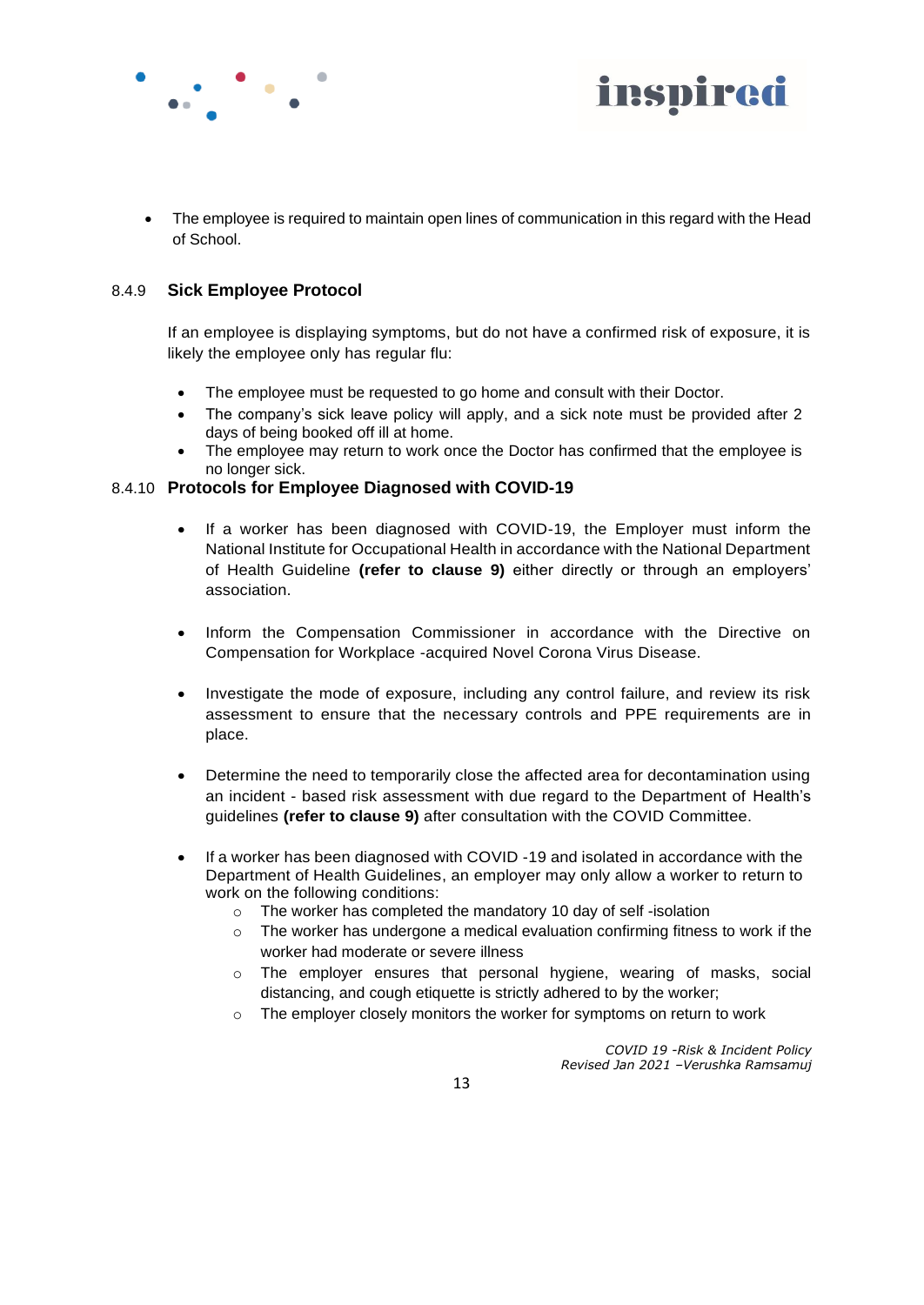



o The worker wears a surgical mask for 21 days from the date of diagnosis

#### 8.4.11 **Employee with Underlying health issues or comorbidities Protocol**

Section 5 (5) (d) and 5 (5) (e) of the Disaster Management Act Regulations requires employers to adopt measures to promote physical distancing of employees, including:

- Special measures for employees with known or disclosed health issues or comorbidities, which place such employees at a higher risk if infected
- On the 16<sup>th</sup> of September, President Cyril Ramaphosa announced that the country would be going to Level 1, effective from the 21<sup>st</sup> September. The effect of that announcement was that the Collective Agreement with the unions also ceased to exist, and that teachers granted concessions, are expected to report to duty published on the 1 October 2020 by a statement given by the Honourable Minister of Basic Educations, Mrs Angie Motshekga.

#### 8.4.12 **Employee 60 and Over Protocol**

Section 5 (5) (d) and 5 (5) (e) of the Disaster Management Act Regulations requires employers to adopt measures to promote physical distancing of employees, including:

- Special measures for employees above the age of 60 who are at higher risk.
- On the 16<sup>th</sup> of September, President Cyril Ramaphosa announced that the country would be going to Level 1, effective from the 21<sup>st</sup> September. The effect of that announcement was that the Collective Agreement with the unions also ceased to exist, and that teachers granted concessions, are expected to report to duty published on the 1 October 2020 by a statement given by the Honourable Minister of Basic Educations, Mrs Angie Motshekga.

# 9. GUIDELINES ON THE SUBMISSION OF COVID-19 RELATED HEALTH DATA FROM WORKPLACES

#### 9.1 **Scope of application**

This Guideline details the requirements of existing legislation stated above and applies to workplaces as stipulated in these: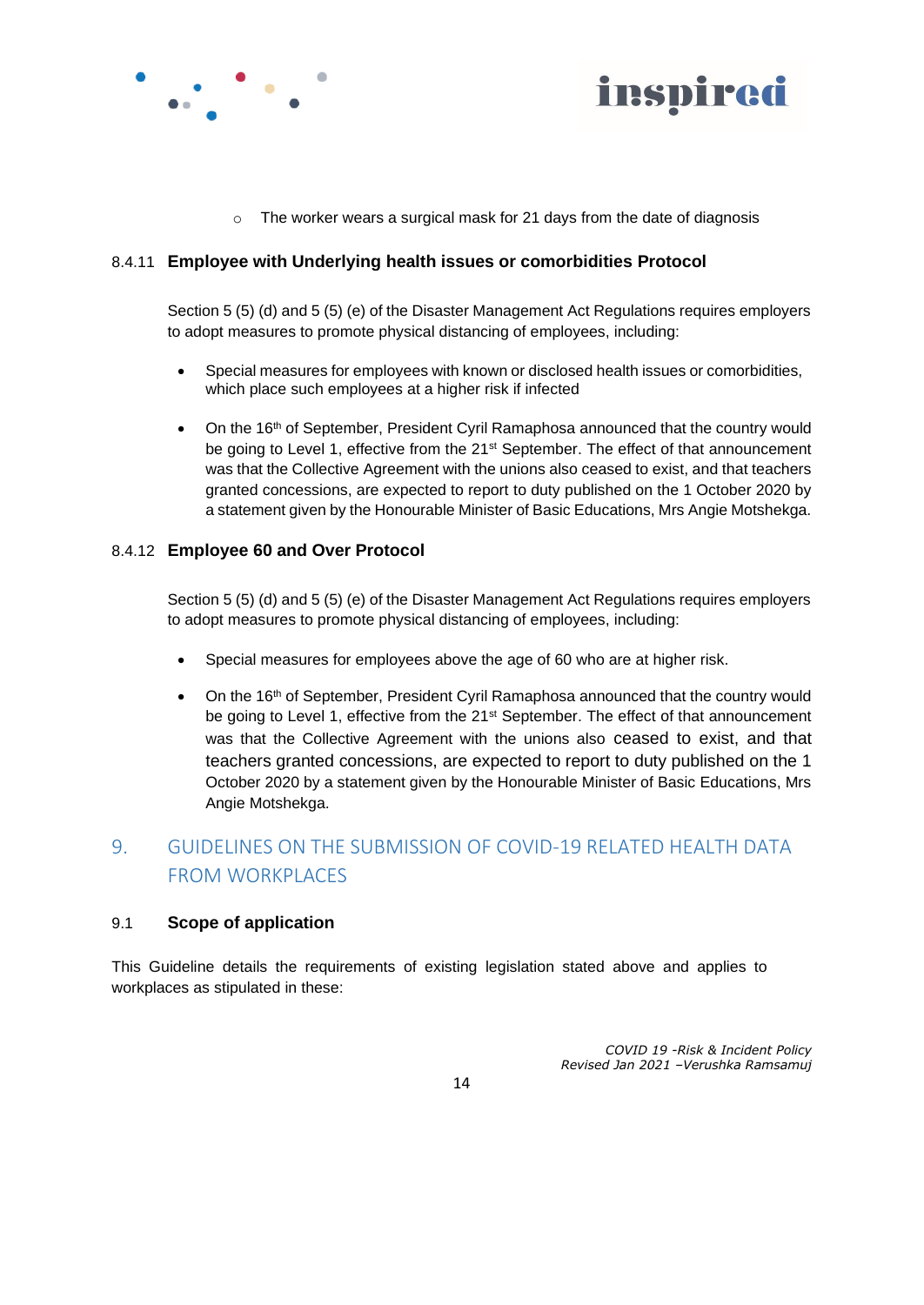



- 9.1.1 All workplaces are required to submit information on those employees who test positive as per the guidelines detailed below;
- 9.1.2 All employers in the sectors with the threshold number of employees referred to in the Regulations, are to submit the various categories of data detailed below.
- 9.1.3 All departments at local, provincial and national levels of government are to submit the various categories of data detailed below

#### 9.2 **Vulnerable Worker Data**

- 9.2.1 All employers are legally required to identify those employees who are considered to be vulnerable for the more severe outcomes of the COVID-19 infection.
- 9.2.2 Since this is a key component of the screening of workers, this data must be submitted by employers.
- 9.2.3 The vulnerability status of each worker that is submitted is not dependent on the availability of detailed medical information being available to the employer.
- 9.2.4 This once off submission is submitted when collected by the workplace, and any subsequent occasion when new appointments are made or an employee's status requires updating.
- 9.2.5 The data required are listed in Table 1 in the Appendix Templates

#### 9.3 **Daily Symptoms Screening Data**

- 9.3.1 All employers are legally required to screen all employees entering their work premises on a daily basis.
- 9.3.2 This screening must be based on the prescribed set of symptoms as has been defined by the National Institute of Communicable Diseases to determine those persons likely to be presenting with a COVID-19 infection, and therefore should be referred for further assessment.
- 9.3.3 This daily collected data must be submitted by employers, for those employees that are symptomatic. The data must be submitted on a weekly basis should there be symptomatic workers recorded during the calendar week.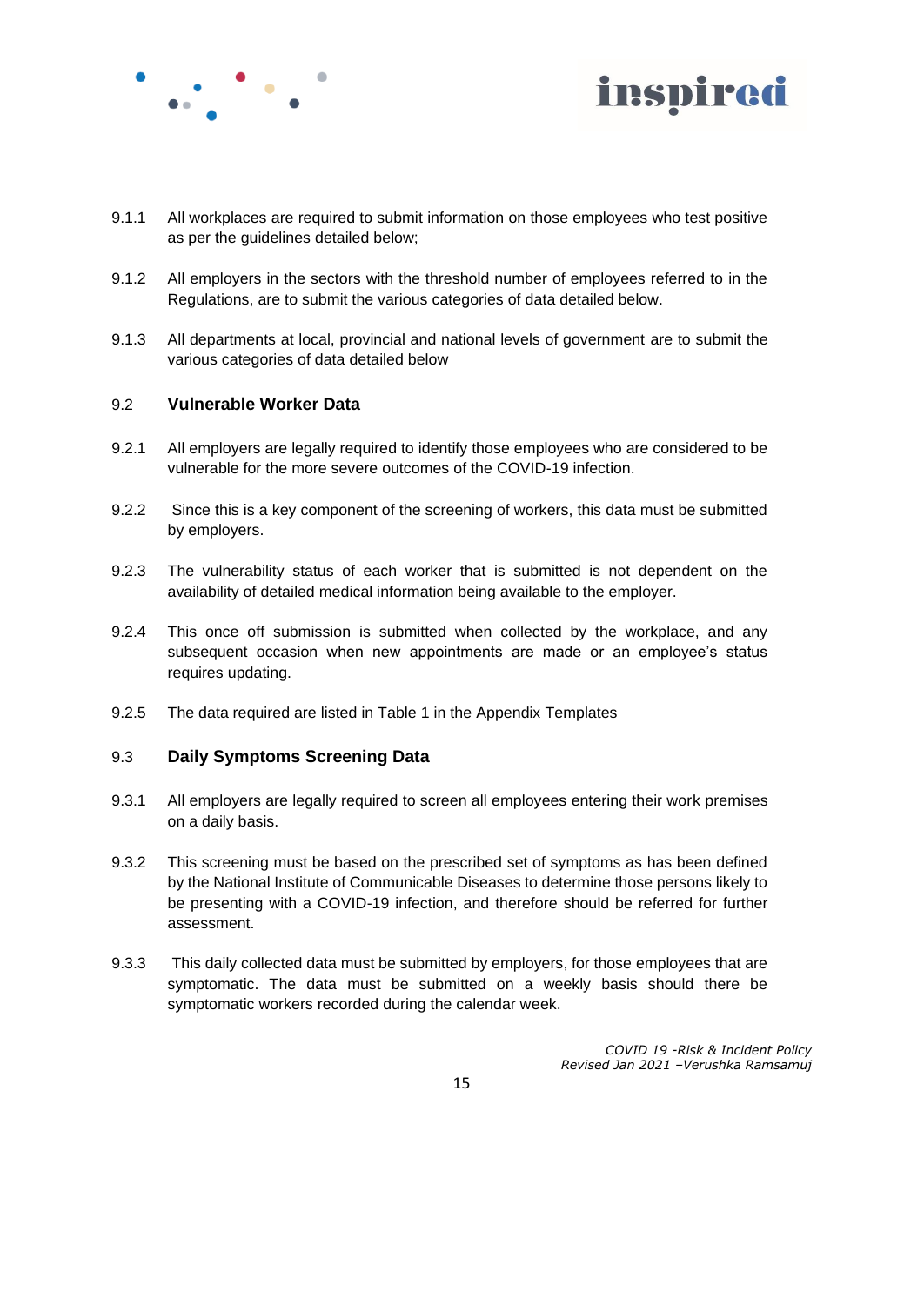



9.3.4 The submissions should occur before Tuesday for the previous calendar week commencing on Sunday. The data required are listed in Table 2 in the Appendix Templates.

#### 9.4 **COVID-19 Testing Data**

- 9.4.1 Based on their daily symptom screening, or on their employees' presentation to their health provider, employees are referred to health providers / health laboratories for testing for the presence of the COVID-19 virus.
- 9.4.2 In terms of managing the pandemic in the workplace, the employer is expected to be notified of the results of the tests.
- 9.4.3 The results of the laboratory tests of all employees who test positive must be submitted by employers, upon receiving the results of such tests.
- 9.4.4 In addition, employers need to submit details in Template 2 for such individuals. This submission occurs only when an employee tests positive for COVID-19 and should be submitted on a weekly basis should there be positive workers identified during the calendar week.
- 9.4.5 The data required are listed in Table 3 in the Appendix Templates.

#### 9.5 **High Exposure risk Workplace Contact -Tracing**

- 9.5.1 When an employee tests positive within the workplace, all those in contact must, as per the Department of Employment and Labour Direction, be assessed for a high risk or low risk of exposure.
- 9.5.2 A high risk of exposure is defined as being in close proximity (<1.5m) for a prolonged period of time (>15 minutes) without the use of personal protective equipment and/or a face mask.
- 9.5.3 Those employees with such high risk of exposure are expected to be placed in quarantine.
- 9.5.4 The total numbers of employees placed in quarantine as a result of the high risk exposure should be submitted on a weekly basis should there be positive worker/s identified during the calendar week.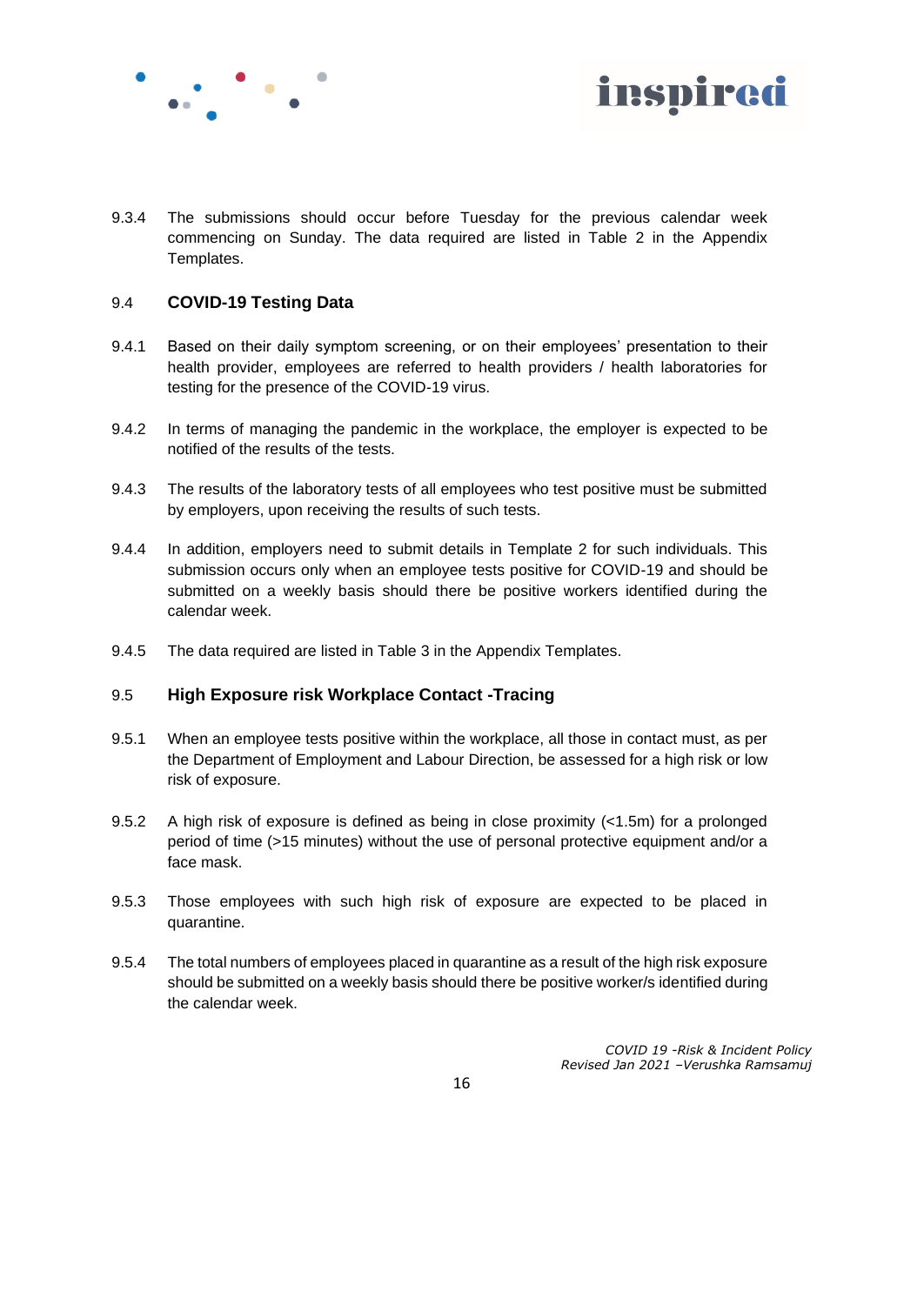



9.5.5 Individual details of the high exposure risk contact need be reported. The data required is included in Table 3 in the Appendix Templates.

#### 9.6 **Post Infection Outcome and Return to Work Data**

- 9.6.1 Recovery from the infection will vary based on vulnerability and other risk factors. Understanding the outcomes of the infection among employees provides critical information.
- 9.6.2 All employers who indicate employees have tested positive must submit information about the outcome of the infection, and the return-to-work decision.
- 9.6.3 No confidential clinical information is required. This data must be submitted once only when the employee returns to work.
- 9.6.4 The data required are listed in Table 4 in the Appendix Templates.

#### 9.7 **Submission Process**

- 9.7.1 In collecting this information from their employees, employers are obliged to inform employees about the submission of this data to the Department.
- 9.7.2 All the above categories of data must be submitted to the OHSS portal <https://www.nioh.ac.za/home/national-resources-directives-guidelines/> at the National Institute of Occupational Health (NIOH), the statutory entity designated by the Department of Health for the collection, analyses and reporting of the data from workplaces.
- 9.7.3 It is recommended that all the data be submitted in electronic format. In instances where employers are already using electronic applications, they can submit data to the NIOH data lake either through CSV data files and/or secure API transfer.
- 9.7.4 All data submitted under this guideline strictly adheres to the Protection of Personal Information Act (4/2013).

## 10. Identifying Vulnerable Employees

The major categories include: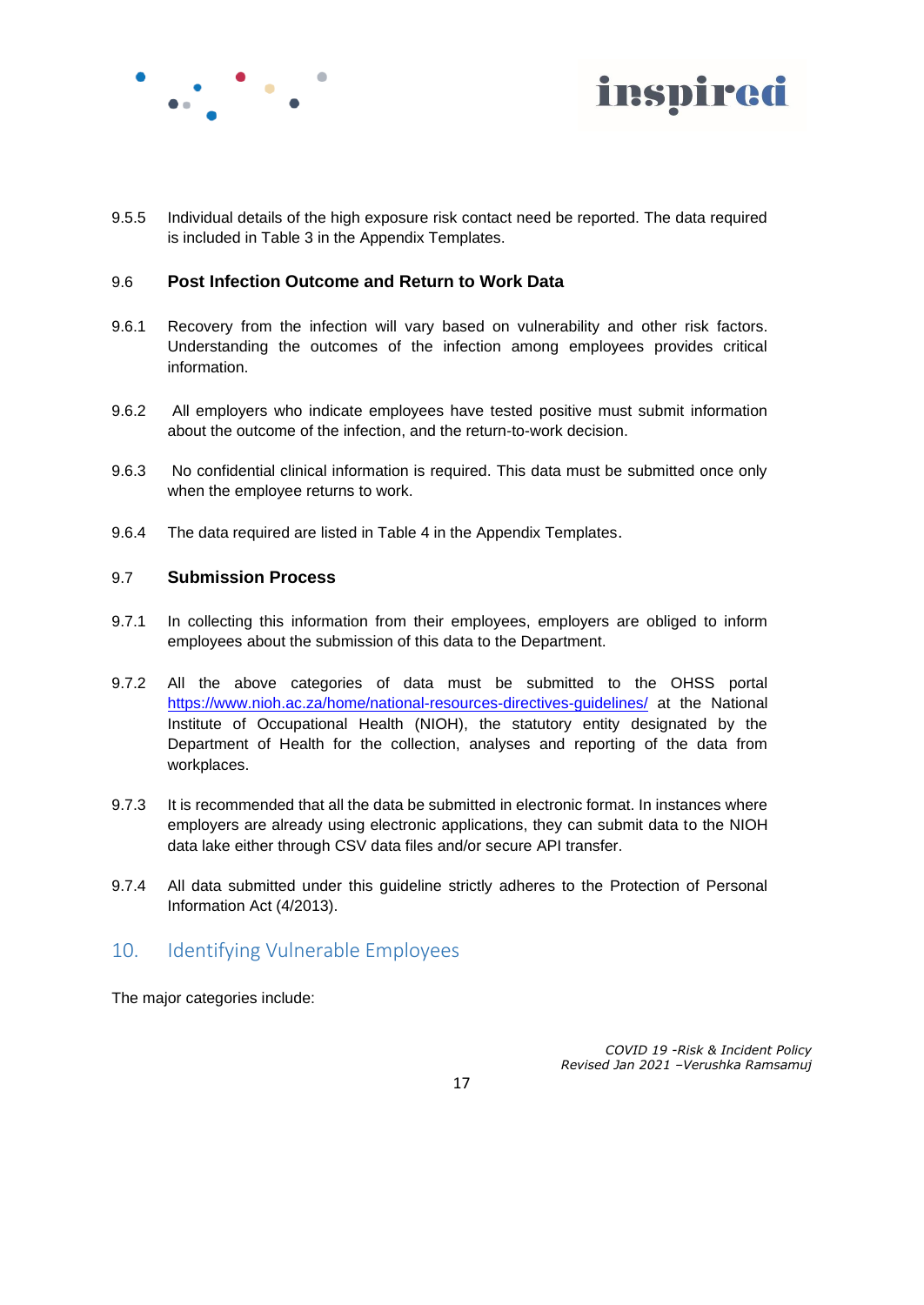



#### 10.1.1 60 years and older

- 10.1.2 One or more of the underlying commonly encountered chronic medical conditions (of any age) particularly if not well controlled:
	- o chronic lung disease: moderate to severe asthma, chronic obstructive pulmonary disease
	- o (COPD), bronchiectasis, idiopathic pulmonary fibrosis, active TB and posttuberculous lung
	- o disease (PTLD)
	- o diabetes (poorly controlled) or with late complications
	- o moderate/severe hypertension (poorly controlled) or with target organ damage
	- o serious heart conditions: heart failure, coronary artery disease, cardiomyopathies, pulmonary
	- o hypertension; congenital heart disease
	- o chronic kidney disease being treated with dialysis
	- o chronic liver disease including cirrhosis
- 10.1.3 Severe obesity (body mass index [BMI] of 40 or higher)
- 10.1.4 Immunocompromised as a result of cancer treatment, bone marrow or organ transplantation, immune deficiencies, poorly controlled HIV or AIDS, prolonged use of corticosteroids and other immune weakening medications
- 10.1.5 >28 weeks pregnant (and especially with any of co-morbidities listed above)

## 11. Assessing a Vulnerable Employee

- 11.1.1 The employee should be assessed by his/her treating doctor, or, in the event that a worker cannot afford such costs, the employee should be assessed by a doctor, at the expense of the employer (noting the doctor-employee confidentiality) and preferably one who has insight into the workplace and its processes.
- 11.1.2 The doctor should provide a confidential note to the employer, indicating the presence of any of the above conditions, without specifying the diagnosis. Should the employee have a condition not listed above, which in the opinion of the doctor renders this employee vulnerable a motivation would be necessary. The treating doctor should refrain from commenting on the employee's fitness to work.
- 11.1.3 The doctor should ensure that the employee's health condition is fully optimized, which may include: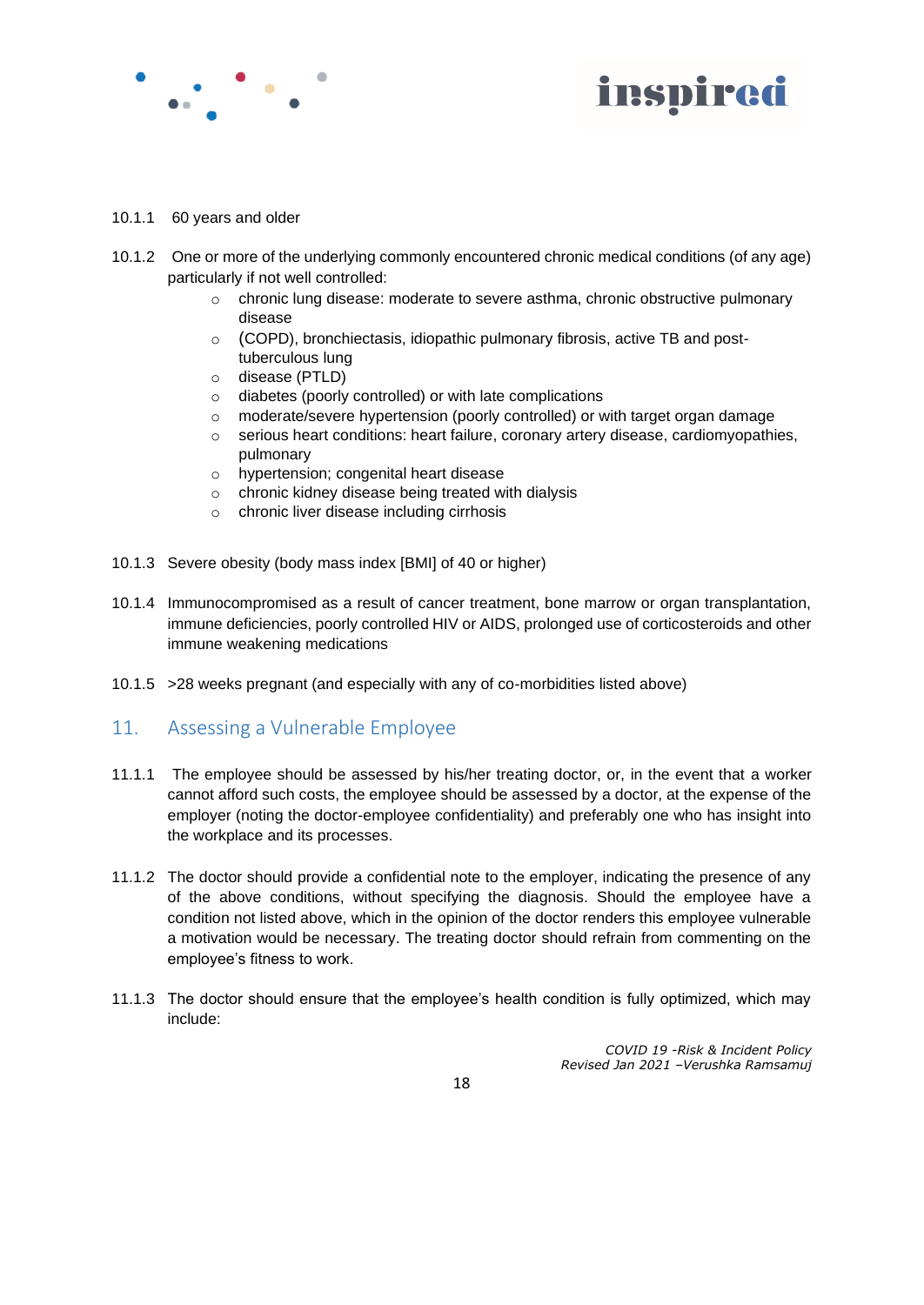



- recommending flu vaccinations (and pneumococcal vaccine where appropriate)
- INH prophylaxis for workers as stipulated in the Department of Health's guidelines
- continuous advice on maintaining compliance with treatment plan
- the employee has adequate supply of chronic medication for up to 6 months
- advise the employee not to delay getting emergency care for their underlying condition
- advise employee to maintain ongoing health consultations if they have any concerns
- ensure that the employee has access to psychosocial support for new onset or exacerbation of pre-existing mental illness

## 12. Assessing a Vulnerable Employee

- 12.1 Head of School will meet with the respective employee to investigate appropriate procedures to address the specific needs that go beyond the workplace risk control measures for all employees.
- 12.2 These measures need to take into account the individual circumstances of the employee in relation to their work environment and activities and would include:
	- Ensuring that potential exposure to the SARS-CoV-2 virus by this employee in their current job is eliminated or reduced such that the risk for infection is substantially minimised
- 12.3 If potential exposure cannot be eliminated or reduced, then the Head of School, in consultation with the relevant employee, should explore other ways of temporary workplace accommodation to prevent the risk of infection. These accommodations should be granted based on optimal utilisation of the employee's skills/competencies, without a reduction in benefits and accompanied with adequate training where appropriate:
	- alternative temporary placement / redeployment to a different role and responsibility which has a negligible risk for transmission:
	- restriction of certain duties (not allowed to perform high risk procedures)
	- protective isolation (e.g. providing a dedicated, clean office, etc.)
	- provision of specific PPE appropriate to the risk of the task/activity identified in the workplace risk assessment and adherence to PPE usage protocols
	- stricter physical distancing protocols (including staggering of shifts), barriers or additional hygiene measures
	- limit duration of close interaction with clients, colleagues and/or the public reducing
	- external risks (use of public transport) by providing alternative transport arrangements where feasible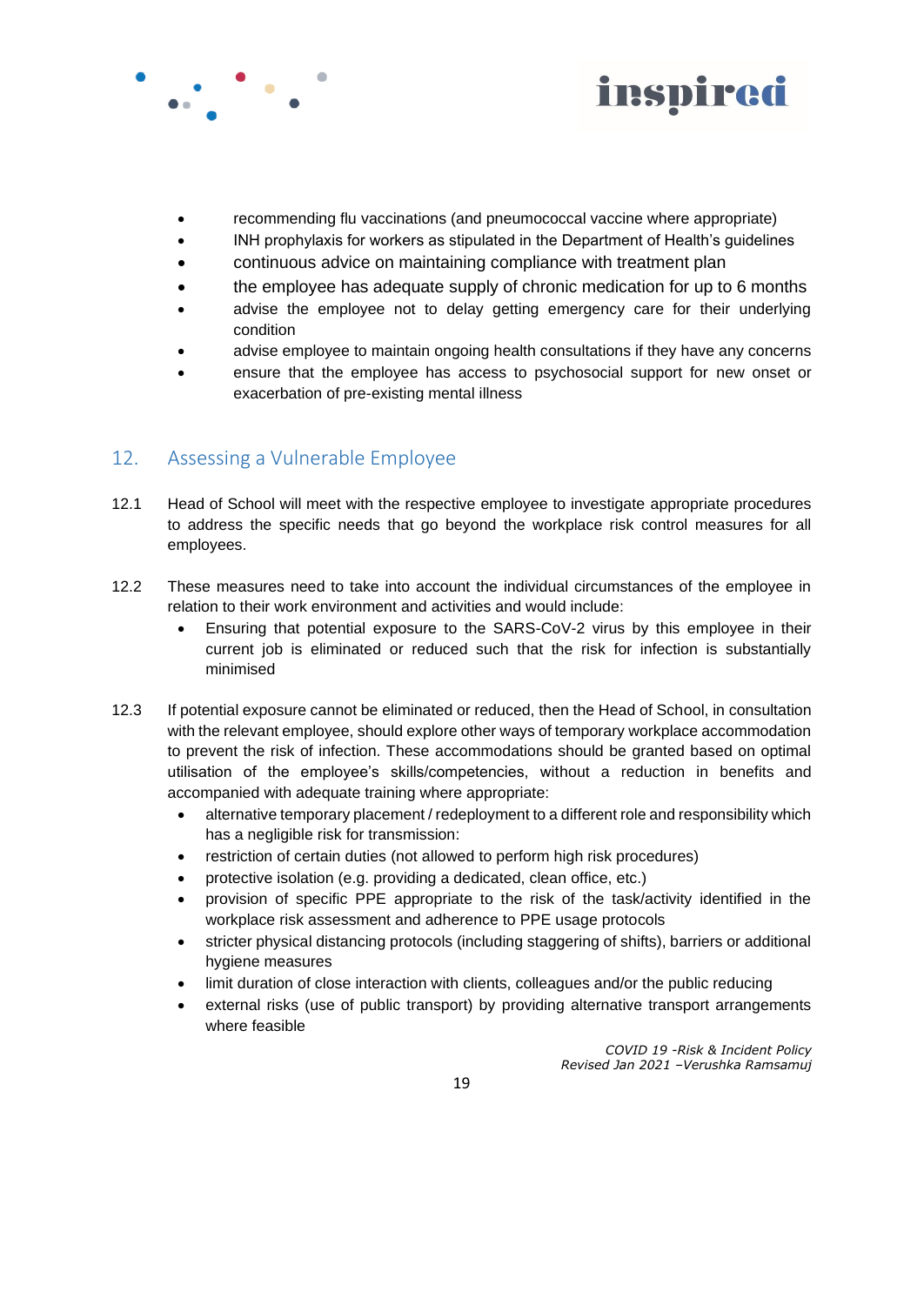

# inspired

#### 12.4 **Leave Procedures:**

- temporary incapacity, for the period of the COVID-19 epidemic, may be motivated by the treating doctor /occupational medical practitioner on the grounds that workplace accommodation is not possible
- should this not be possible the employee should be able to utilise his/her sick leave if appropriate, as advised by the treating doctor/occupational medical practitioner
- should sick leave be exhausted, the employee should be able to utilise his/her annual leave if an employee's working time is reduced or temporarily stopped due to operational reasons (workplace functioning at 50% of capacity), an application can be made to the Department of Employment and Labour for the TERS benefit (COVID-19 temporary relief scheme)
- unpaid leave will then take into effect if all other options are exhausted.
- 12.5 Ensure employee's existing health benefits are ensured:
	- maintain all employer-related medical aid benefits for employees already eligible for benefits until the employee is deemed eligible to return to work
- 13. Return to work (RTW) and incapacity management of the vulnerable employee post COVID-19 illness
- 13.1 Ensure adequate worker's compensation claim processing and rehabilitation if exposure was work-related.
- 13.2 Ensure that any sick leave related to a workplace-acquired COVID-19 related illness is managed under COIDA procedures.
- 13.3 Employees with mild illness (not requiring hospitalisation) should complete the mandatory 10 days isolation and return to work.
- 13.4 Employees that have been hospitalised due to COVID-19 prolonged illness and complications should be assisted by the employer to ensure RTW integration.
- 13.5 A fitness to work medical evaluation should be performed in those with moderate to severe illness by the employees occupational medical practitioner/specialist and occupational therapist, where appropriate, to assess the presence and degree of clinical deficits (e.g. lung function impairment) and health problems related to ICU (muscle weakness, memory and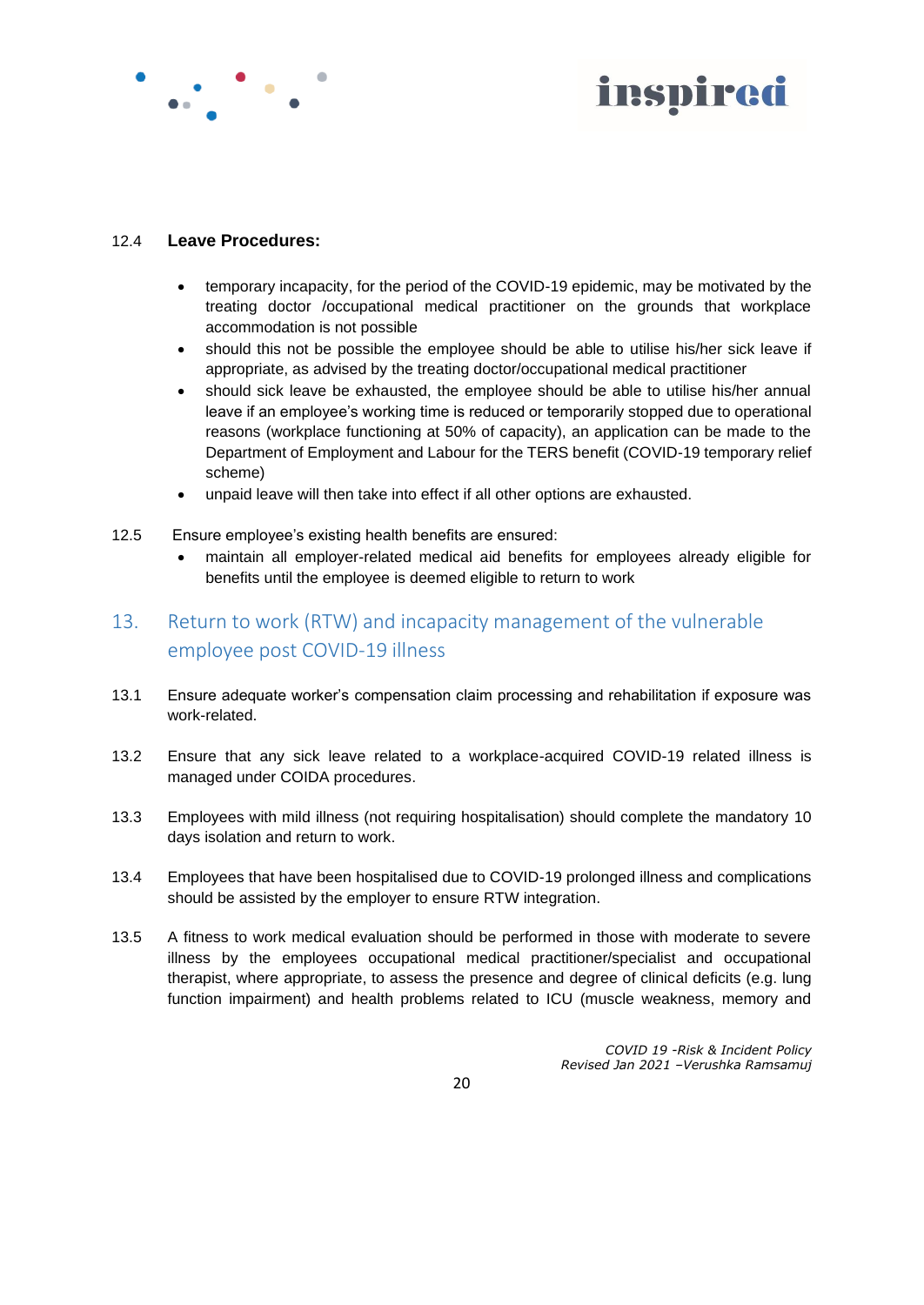



concentration problems, mental ill health) since these employees may require prolonged work adjustment.

13.6 rehabilitation may be recommended by the occupational therapist and other allied health professionals as appropriate.

## 14. REFUSAL TO WORK DUE TO EXPOSURE TO COVID -19

- 14.1 An employee may refuse to perform any work if circumstances arise which, with reasonable justification, appear to that employee or to the Compliance Officer of the School to pose an imminent and serious risk of their exposure to COVID-19.
- 14.2 An employee who has refused to perform work in terms of the Government Gazette published on the 1 October 2020 must, as soon as is reasonably practical, notify the Head of School, with personally or through the Compliance Officer, of the refusal and reason for the refusal.
- 14.3 Every employer that has been notified must:
	- After consultation with the Compliance Officer and the COVID Committee endeavour to resolve any issues that may arise from the exercise of the right in terms of the Government Gazette published on the 1 October 2020.
	- If the matter cannot be resolved internally, notify the relevant Provincial Inspector **(refer to clause 23 for list of contact numbers for Provincial Inspectors)** of the issue within 24 hours an advise the employee and all other parties involved in resolving the issue that an Inspector has been notified.
	- Comply with any prohibition issued by an Inspector in terms of section 30 of the OHSA.
- 14.4 No person may benefit from, or promise any benefit to any for, not exercising his or her right.
- 14.5 No person may threaten to take any action against a person because that person has exercised or intends to exercise their rights.
- 14.6 No employee may be dismissed, disciplined, prejudiced or harassed for refusing to perform any work.
- 14.7 If there is a dispute, the employee may refer the dispute to the CCMA.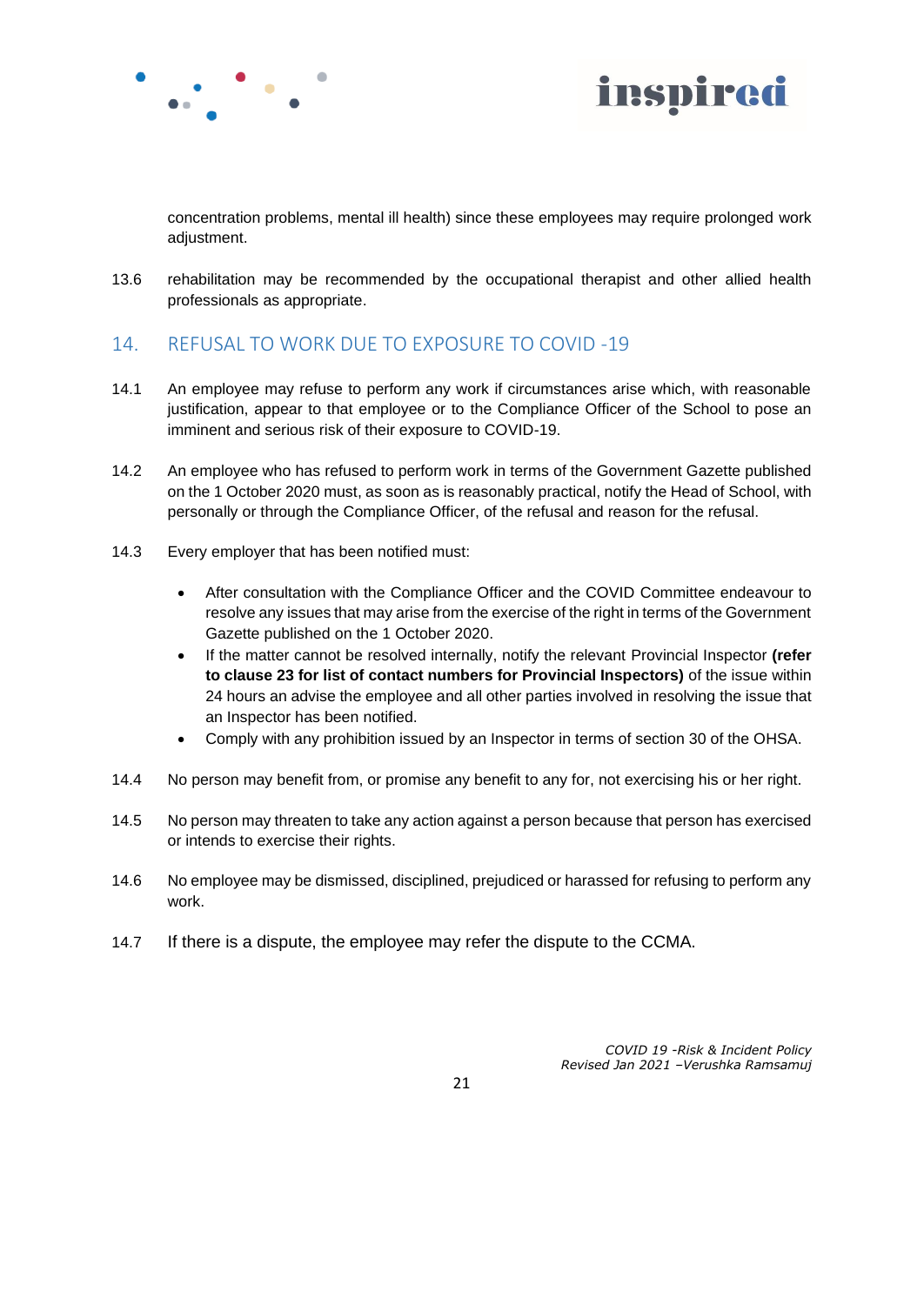



## 15. No DEDUCTION FROM EMPLOYEE'S REMUNERATION

15.1 No employer may make any deduction from an employee's remuneration, or require or permit and employee to make any payment to the employer or any other person, in respect of anything which the employer is obliged to provide or to do in terms of these directions.

## 16. MONITORING AND ENFORCING DIRECTIONS

- 16.1 To the extent that this Direction gives effect to the OHSA, the Minister responsible for Employment and Labour may authorise local authorities to perform certain inspectorate functions in terms of section 42(3) of the OHSA.
- 16.2 If a person fails to comply with this direction, an Inspector may perform any of the functions in section 29 of the OHSA and exercise any of the powers listed in section 30 of the OHSA in order to monitor compliance with this Direction.
- 16.3 In so far as any contravention of these Directions constitutes a contravention of an obligation or prohibition under the OHSA, the offence and penalties provided for in section 38 of the OHSA apply.

## 17. MEETINGS

- 17.1 Consider whether a face-to-face meeting or event is needed could it be replaced by a teleconference or any other electronic platform.
- 17.2 Could the meeting be scaled down so that fewer people attend?
- 17.3 Ensure that all participants in the meeting have washed their hands for 20 seconds or utilised a hand sanitiser prior to the meeting commencing.
- 17.4 Ensure that all delegates are seated at least one and a half metre apart.
- 17.5 The names and contact details of all participants in the meeting should be retained for at least one month. This may be done through the completion of a register and will assist healthcare authorities in tracing those who have been exposed to COVID-19 if a participant does become ill with the virus shortly after the meeting.
- 17.6 If a participant should contract the virus shortly after the meeting, the company must inform all participants.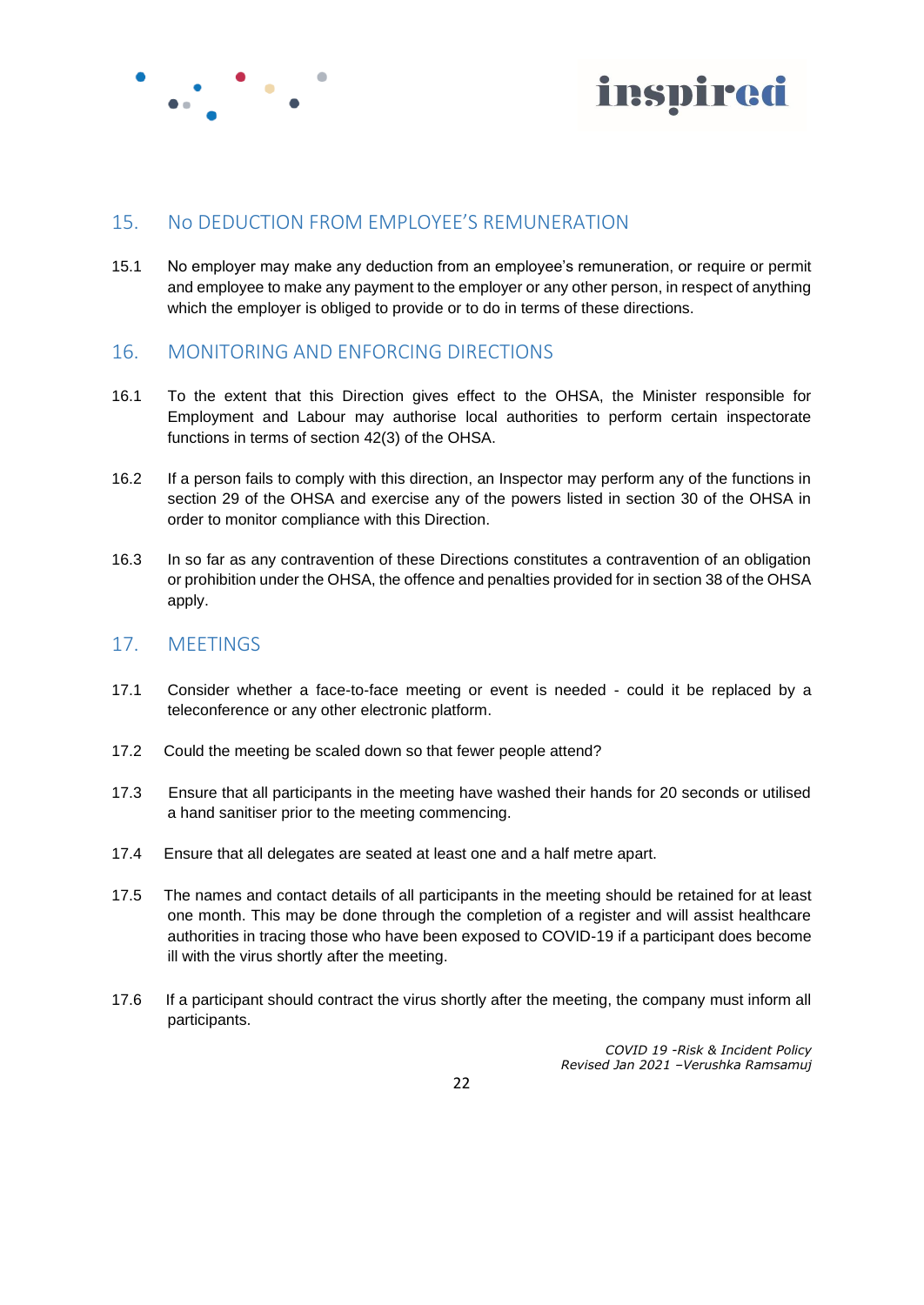



## 18. HYGIENE IN THE WORKPLACE

- 18.1 All students, parents, employees, external vendors and or visitors entering the schools must be requested by the receptionist to wash their hands or utilise a hand sanitiser on entering the premises.
- 18.2 Coughs and sneezes must be covered with a tissue; the tissue must be disposed of in the relevant waste bin.
- 18.3 Frequently touched objects, including workstations and surfaces, must be cleaned and disinfected using a regular household cleaning spray or wipe.
- 18.4 Wash your hands often with soap and water for at least 20 seconds, especially after going to the bathroom, before eating and after blowing your nose, coughing, or sneezing.
- 18.5 If soap and water are not readily available, an alcohol-based hand sanitiser with at least 70% alcohol must be used.
- 18.6 Handshakes with any staff, students, parents, external vendors and or visitors must be AVOIDED; one's face should not be touched either.

## 19. WEARING FACE MASKS

19.1 The use of face masks covering the mouth and nose is compulsory, when in public, entering any of the school buildings and when utilising public transport. Persons without a face mask will not be permitted to enter the school building, as required by Chapter 5(1) and 5(2) of the Risk Adjustment Strategy Regulations (29 April 2020).

## 20. SEMINARS, TRAINING AND CONFERENCES

20.1 No employee may attend external seminars, training or conferences, unless approved by the Managing Director. The presentation of seminars and training to clients will be converted to online/blended facilitation.

#### 21. COVID-19 COMPLIANCE OFFICER

21.1 A COVID-19 Compliance Officer will be appointed at each school to ensure the implementation of and adherence to Standard Operating Procedures for the risk mitigation of COVID-19 in the workplace, as required by Government Notice NO. 479 29 APRIL 2020 -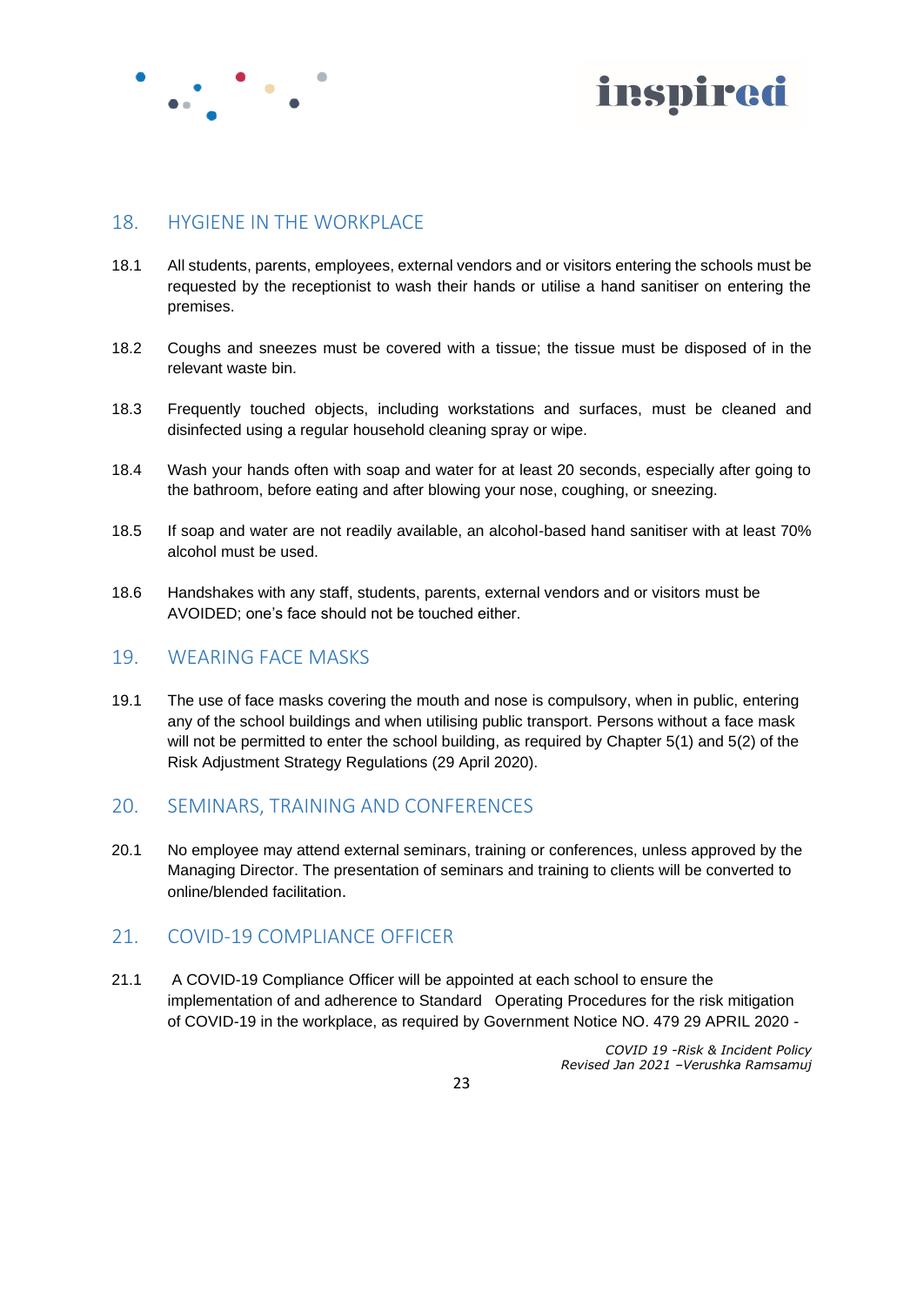



479 Disaster Management Act (57/2002): Covid-19 Occupational Health and Safety Measures in Workplaces Covid-19 (C19 OHS), 2020 and the Risk Adjustment Strategy Regulations of 29 April 2020.

- 21.2 It is recommended that a COVID-19 Response Team is also appointed to assist, where necessary, with the implementation of and adherence to Standard Operating Procedures for the risk mitigation of COVID-19 in the workplace; which may be the same appointee as the COVID-19 Manager.
- 21.3 The Compliance Officer is required to work in collaboration with the Head of School, Managing Director, Facilities Manager and HR Director to develop a plan for the phased in return of employees to the school, prior to reopening the school. The plan must include the following:
	- Which employees are permitted to work;
	- What the plans for the phased-in return of their employees to school are;
	- What health protocols are in place to protect employees from COVID-19; and
	- The details of the COVID-19 Compliance Officer.

## 22. HOSPITALS IDENTIFIED AS CENTRES OF ISOLATION & TREATMENT

- 22.1 The following hospitals have been identified as centres of isolation and treatment of people infected with coronavirus. Please continue to monitor available Government websites as this list may change.
	- Limpopo: Polokwane Hospital
	- Mpumalanga: Rob Ferreira Hospital
	- Gauteng: Charlotte Maxeke Hospital, Steve Biko Hospital, Tembisa Hospital
	- KwaZulu Natal: Grace Hospital
	- North West: Klerksdorp Hospital
	- Northern Cape: Kimberley Hospital
	- Free State: Pelonomi Hospital
	- Eastern Cape: Livingstone Hospital
	- Western Cape: Tygerberg Hospital

#### 22.2 **Standard operating procedure for the prevention, containment and management of covid-19 in schools and school communities**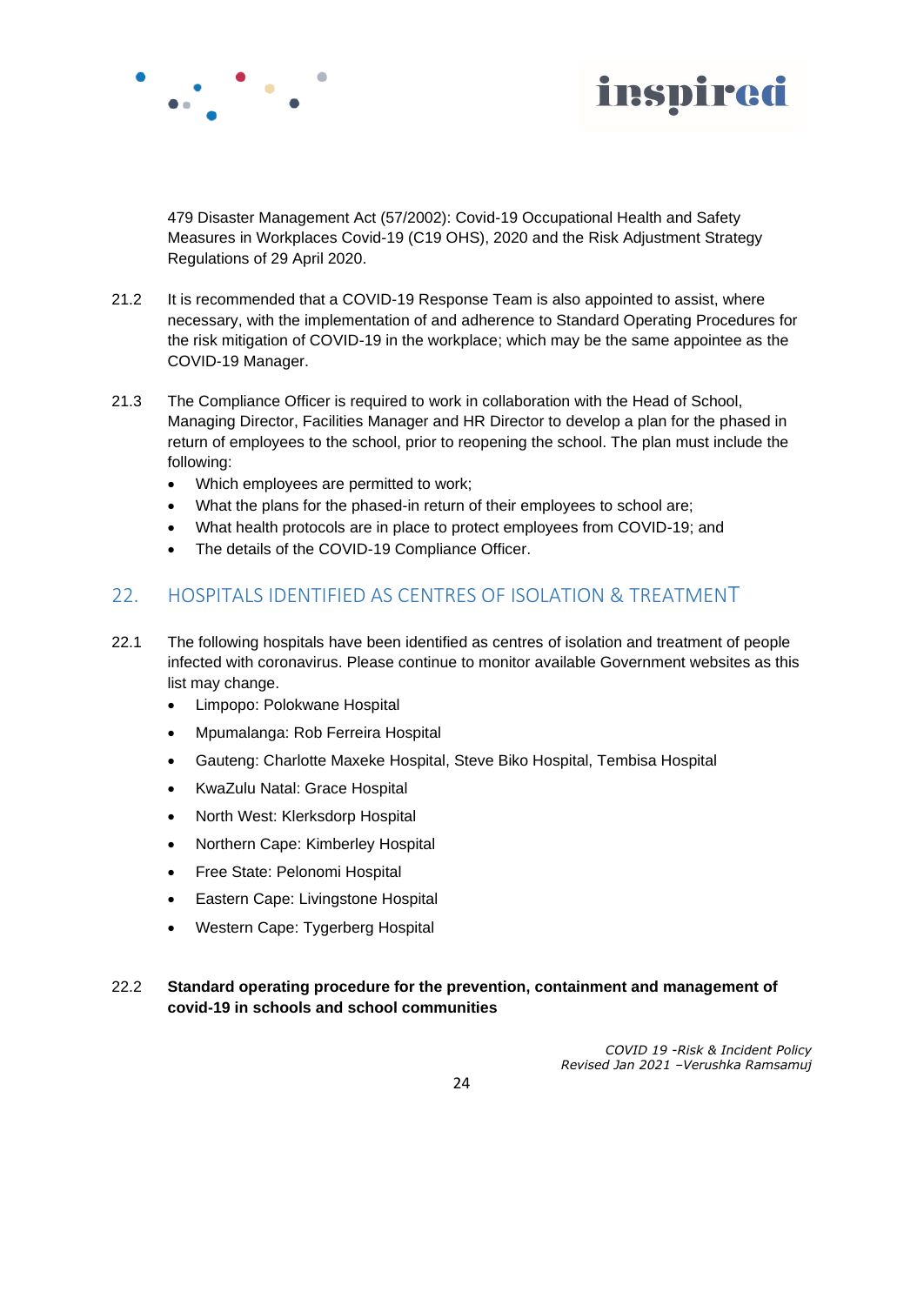



- National Department of Health: http://www.health.gov.za
- National Institute for Communicable Diseases: https://www.nicd.ac.za
- National Institute for Occupational Health: http://www.nioh.ac.za
- World Health Organization: https://www.who.int
- Department of Basic Education: https://www.education.gov.za
- National Health Laboratory Service: https://www.nhls.ac.za
- COVID-19 Online Resource & News Portal: www.sacoronavirus.co.za
- NICD Toll-Free Emergency Hotline for COVID-19: 0800 029 999
- WhatsApp Support Line for COVID-19: Send HI to 0600 123 456

#### 22.3 **Provincial Communicable Disease Control Directorate**

| <b>Province</b>   | <b>Contact Person</b>                           | <b>Email Address</b>                                                      | <b>Contact Number</b>                          |
|-------------------|-------------------------------------------------|---------------------------------------------------------------------------|------------------------------------------------|
| Eastern Cape      | <b>Thomas Dlamini</b><br>Nosimphiwo<br>Mgobo    | thomas.dlamini@echealth.gov.za<br>nosiphiwo.mgobo@echealth.gov.za         | 083 378 0189<br>060 579 9027                   |
| <b>Free State</b> | Dikeledi Baleni<br>Babsy Nyokong                | balenid@fshealth.gov.za<br>nyokongb@fshealth.gov.za                       | 083 757 8217<br>082 463 7499                   |
| Gauteng           | Chika<br>Asomugha<br>Caroline<br>Kesebilwe      | chika.asomugha@gauteng.gov.za<br>caroline.kesebilwe@gauteng.gov.za        | 082 330 1490<br>083 490 8165                   |
| KwaZulu-Natal     | Premi Govender                                  | premi.govender@kznhealth.gov.za                                           | 071 609 2505                                   |
| Limpopo           | Marlene Freda<br>Ngobeni<br>Mashudu P.<br>Mudau | marlene.ngobeni@dhsd.limpopo.gov.za<br>prudance.mudau@dhsd.limpopo.gov.za | 079 491 1909<br>071 678 3864                   |
| Mpumalanga        | Mandla Zwane<br>Hluphi<br>Mpangane              | mandlazw@mpuhealth.gov.za<br>hluphim@mpuhealth.gov.za                     | 082 229 8893<br>076 522 8511 / 013<br>766 3411 |
| North West        | Chriseldah<br>Lebeko                            | clebeko@nwpg.gov.za                                                       | 082 421 7985                                   |
| Northern Cape     | Gloria Hottie                                   | hottieg@webmail.co.za                                                     | 072 391 3345 / 053<br>830 0529                 |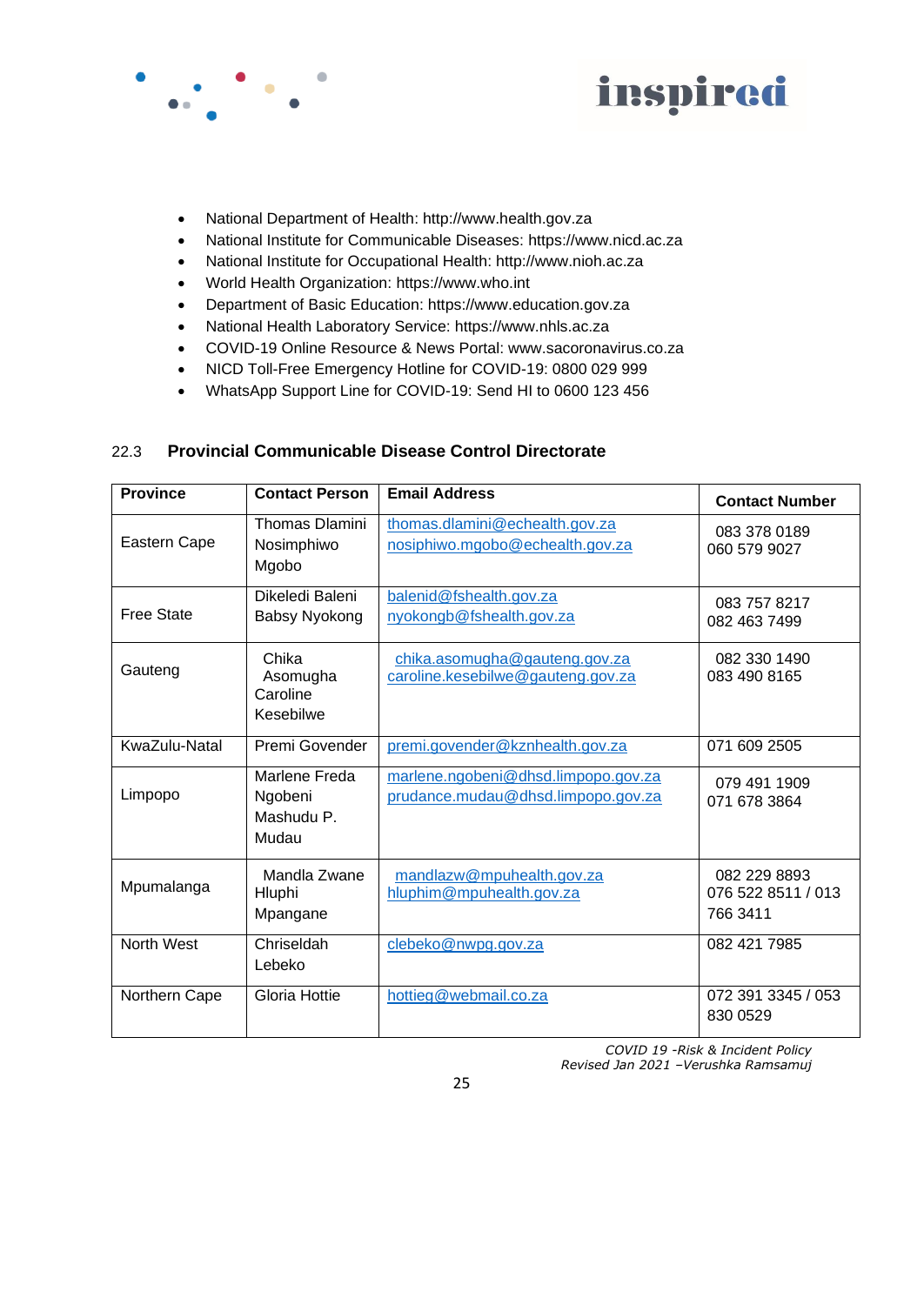



| Western Cape | Charlene | charlene.jacobs@westerncape.gov.za | 072 356 5146 / 021 |
|--------------|----------|------------------------------------|--------------------|
|              | Jacobs   |                                    | 483 9964           |

## 22.4 **Port Health and Environmental Health**

| <b>Province</b>                                                                       | <b>Contact</b><br>Person | <b>Email Address</b>                | <b>Contact Number</b>        |
|---------------------------------------------------------------------------------------|--------------------------|-------------------------------------|------------------------------|
| <b>Central Region</b><br>(Gauteng, Free<br>State, Northern<br>Cape)                   | Funeka<br>Bongweni       | funeka.bongweni@health.gov.za       | 012 395 9728<br>060 993 0107 |
| Northern Region<br>(Limpopo,<br>Mpumalanga,<br>North West)                            | Ockert Jacobs            | ockert.jacobs@health.gov.za         | 012 395 9417<br>082 372 0556 |
| Coastal<br>Region<br>(KwaZulu-<br>Natal,<br><b>Northern</b><br>Cape,<br>Western Cape) | Antoinette<br>Hargreaves | antoinette.hargreaves@health.gov.za | 031 301 0381<br>083 460 0935 |

# 23. LIST OF CONTACT DETAILS FOR PROVINCIAL INSPECTORS

| <b>Name and Surname</b> | <b>Office</b>       | <b>Position</b>       | <b>Contact Number</b> |
|-------------------------|---------------------|-----------------------|-----------------------|
| Micheal Msiza           | Gauteng IES-IES     | <b>PCI</b>            | 0829008131            |
| Lesibe Raphela          | Gauteng IES-IES     | <b>OHS Specialist</b> | 0767649964            |
| Ivan Vass               | Northern Cape - IES | <b>PCI</b>            | 0828026796            |
| Isaac Mohapi            | Northern Cape - IES | <b>OHS Specialist</b> | 0724693689            |
| Phaswane Tladi          | Limpopo - IES       | <b>PCI</b>            | 0845043801            |
| Carol Mthethwa          | Limpopo - IES       | <b>OHS Specialist</b> | 0716849584            |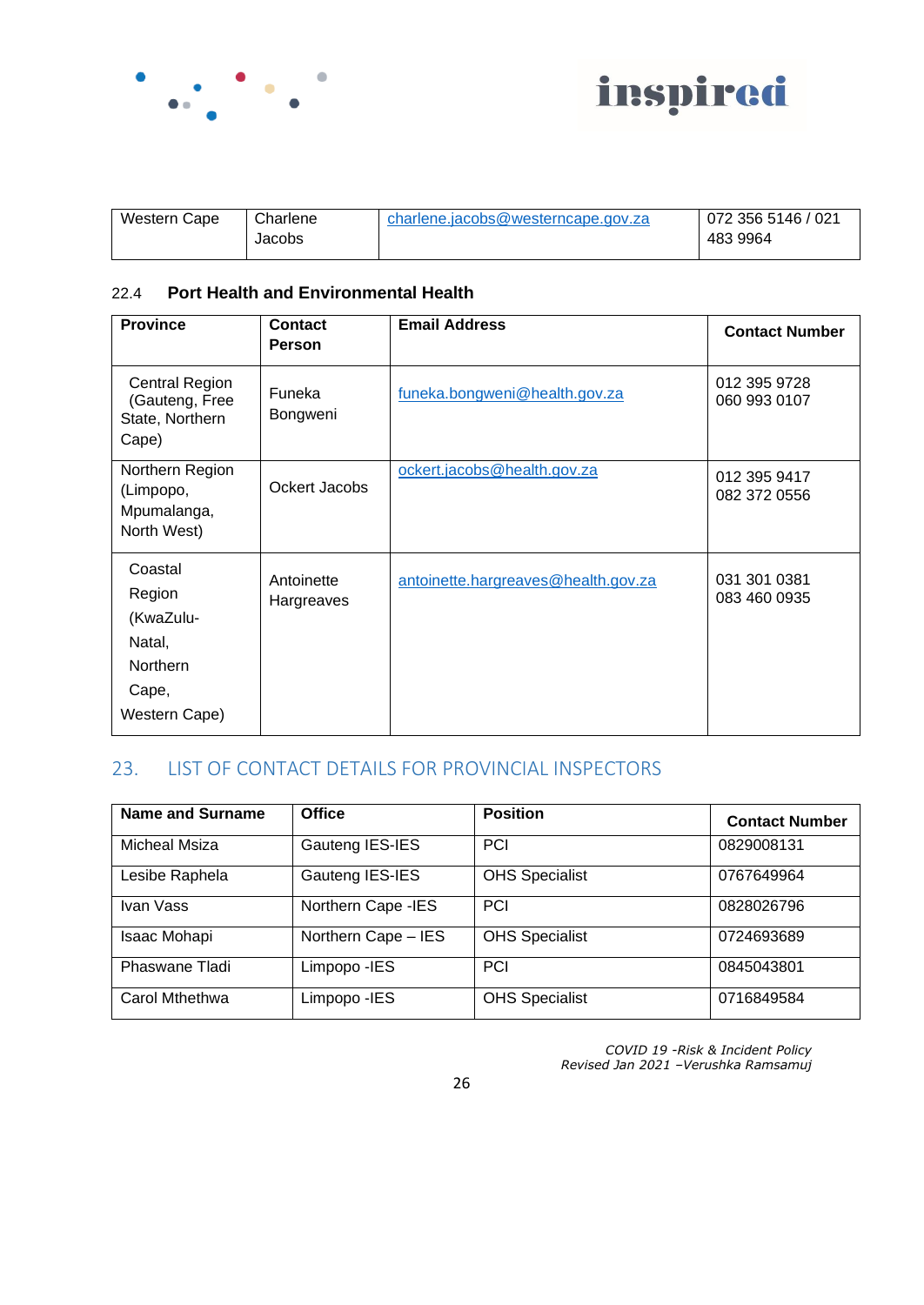



| David Esau            | <b>Western Cape -IES</b> | <b>PCI</b>            | 0827914485 |
|-----------------------|--------------------------|-----------------------|------------|
| Fezeka Ngalo          | <b>Western Cape -IES</b> | <b>OHS Specialist</b> | 0827916244 |
| <b>Boikie Mampuru</b> | Northwest-IES            | <b>PCI</b>            | 0829082308 |
| Lucia Ramusi          | Northwest-IES            | <b>PCI</b>            | 0824900808 |
| Lucky Mkhonto         | Eastern Cape-IES         | <b>PCI</b>            | 0829082318 |
| Kulungile Nkanjeni    | Eastern Cape-IES         | <b>PCI</b>            | 0609927332 |
| Manelisi Luxande      | <b>Free State</b>        | <b>PCI</b>            | 0663043469 |
| Makalo Khoele         | <b>Free State</b>        | <b>OHS Specialist</b> | 0760470282 |
| Pearl Dyalvani        | Mpumalanga               | <b>Acting PCI</b>     | 0724632575 |
| Nhanhla Mbuyazi       | Mpumalanga               | <b>OHS Specialist</b> | 0724617999 |
| Mncedisis Khambula    | KwaZulu Natal            | PCI                   | 0609859286 |
| Sandile Kubeka        | KwaZulu Natal            | <b>OHS Specialist</b> | 0609942436 |

## 24. CONSEQUENCE OF BREACH

- 24.1 If an employee breaches this policy the necessary disciplinary action will be taken.
- 24.2 It is important to note that the company's sick leave policy will not be adjusted or become flexible during the outbreak of COVID-19.
- 24.3 The normal sick leave policy which is in line with Labour Law will still apply.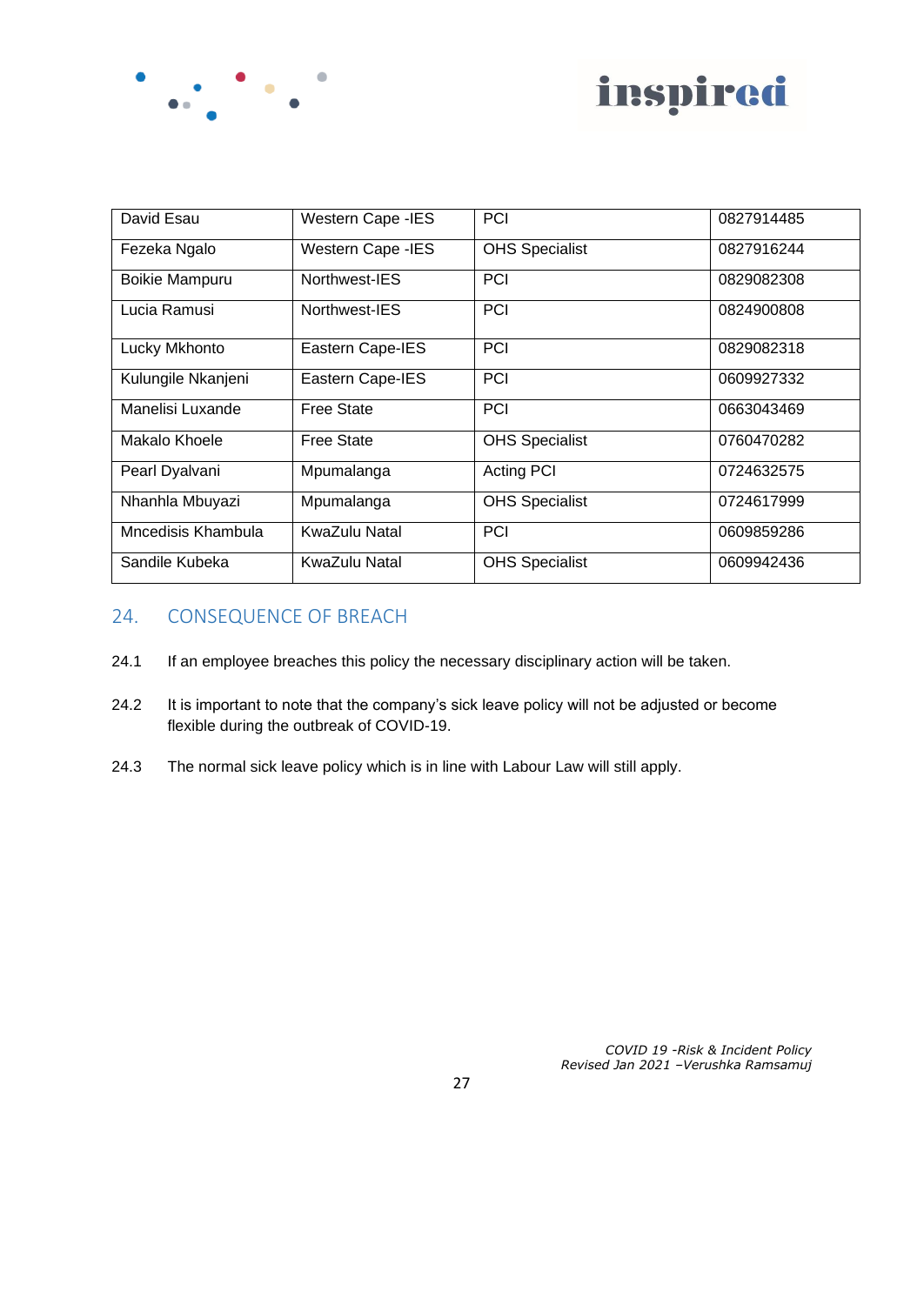



## 25. APPENDIX: TEMPLATES

Workplaces will have choice of the methods of submitting the data. Data points heighted in green are submitted voluntarily. All other information is mandatory. **Table 1 Vulnerability assessment Data template (Once off submission. Updated when new appointments are made or an employee's vulnerability status changes) Table 1. Employee ID** *(This refers to the SA National ID or a business generated unique ID for each employee)* **Business ID Province District Sex (Male/Female) Age (Years) Job Category Vulnerability Status 7 and 7 and 7 and 7 and 7 and 7 and 7 and 7 and 7 and 7 and 7 and 7 and 7 and 7 and 7 and 7 and 7 and 7 and 7 and 7 and 7 and 7 and 7 and 7 and 7 and 7 and 7 and 7 and 7 and 7 and 7 and 7 and 7 and 7 If yes answer below: Comorbidity Detail: Asthma** Chronic Lung Disease **Diabetes Hypertension** Serious heart **conditions** Chronic kidney disease Chronic liver disease Immunocompromised Tuberculosis previous Tuberculosis current **HIV Yes/No/Unknown Risk Factors:** Age=>60 years Smoking current Pregnancy => 28 weeks Obesity Received Flu Vaccine Yes/No/Unknown Yes/No/Unknown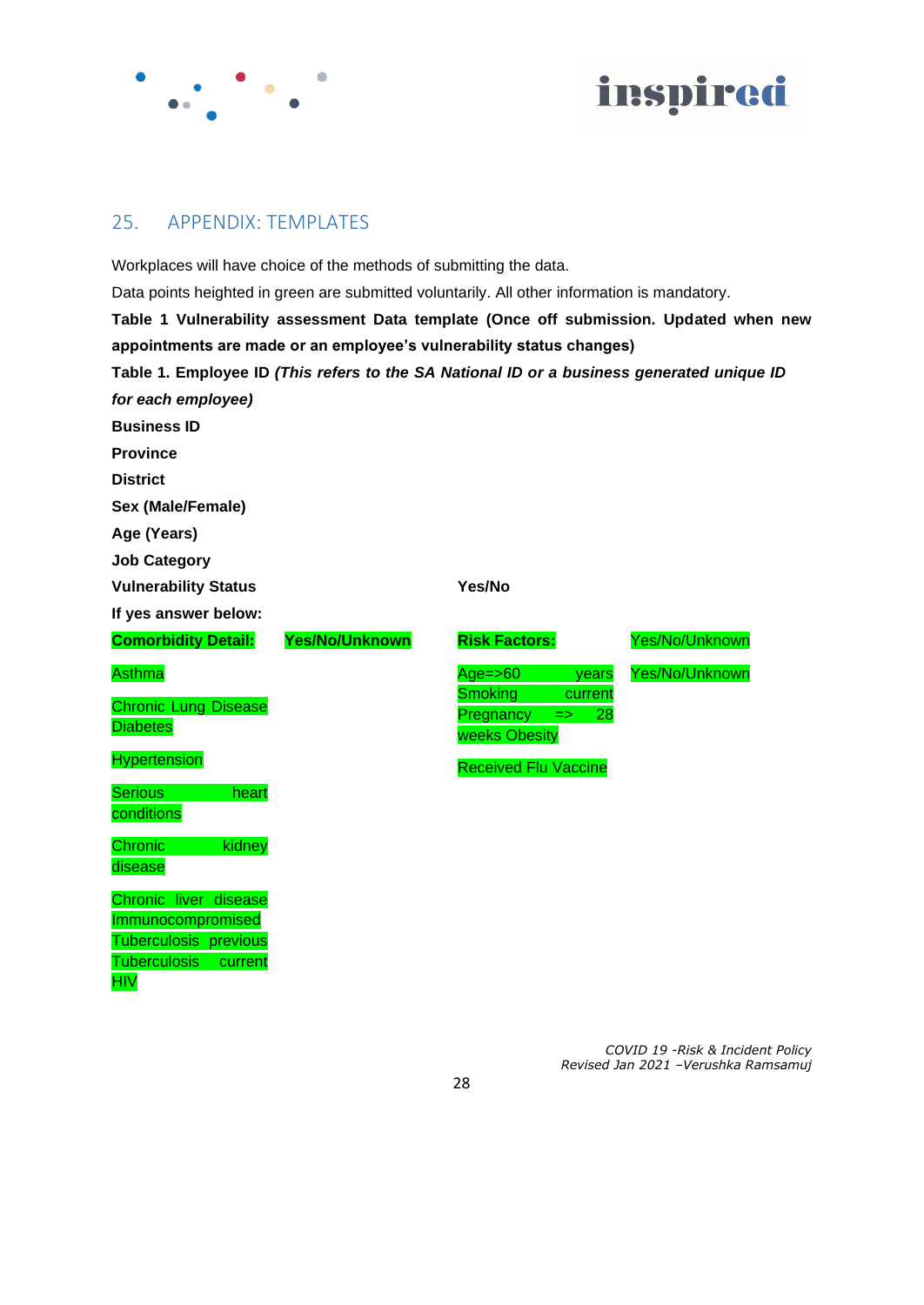



## **Table 2. Daily Symptom screening data template (Submitted weekly for employees with positive symptoms)**

Business ID Consent Employee ID *(This refers to the SA National ID or a business generated unique ID for each employee)*  Screening Date Employee Age Employee Gender Job Category Province **District** Symptoms Status Yes/ No If yes: Fever **Chills** Dry Cough Sore Throat Shortness of Breath **Tiredness** Lack of smell or taste Conjunctivitis (Red Eyes) **Diarrhoea** Muscle pains Nausea or vomiting **Dizziness Headache** Screening Outcome-<br>
No action required Referred for self-isolation Referred for testing Referred to the doctor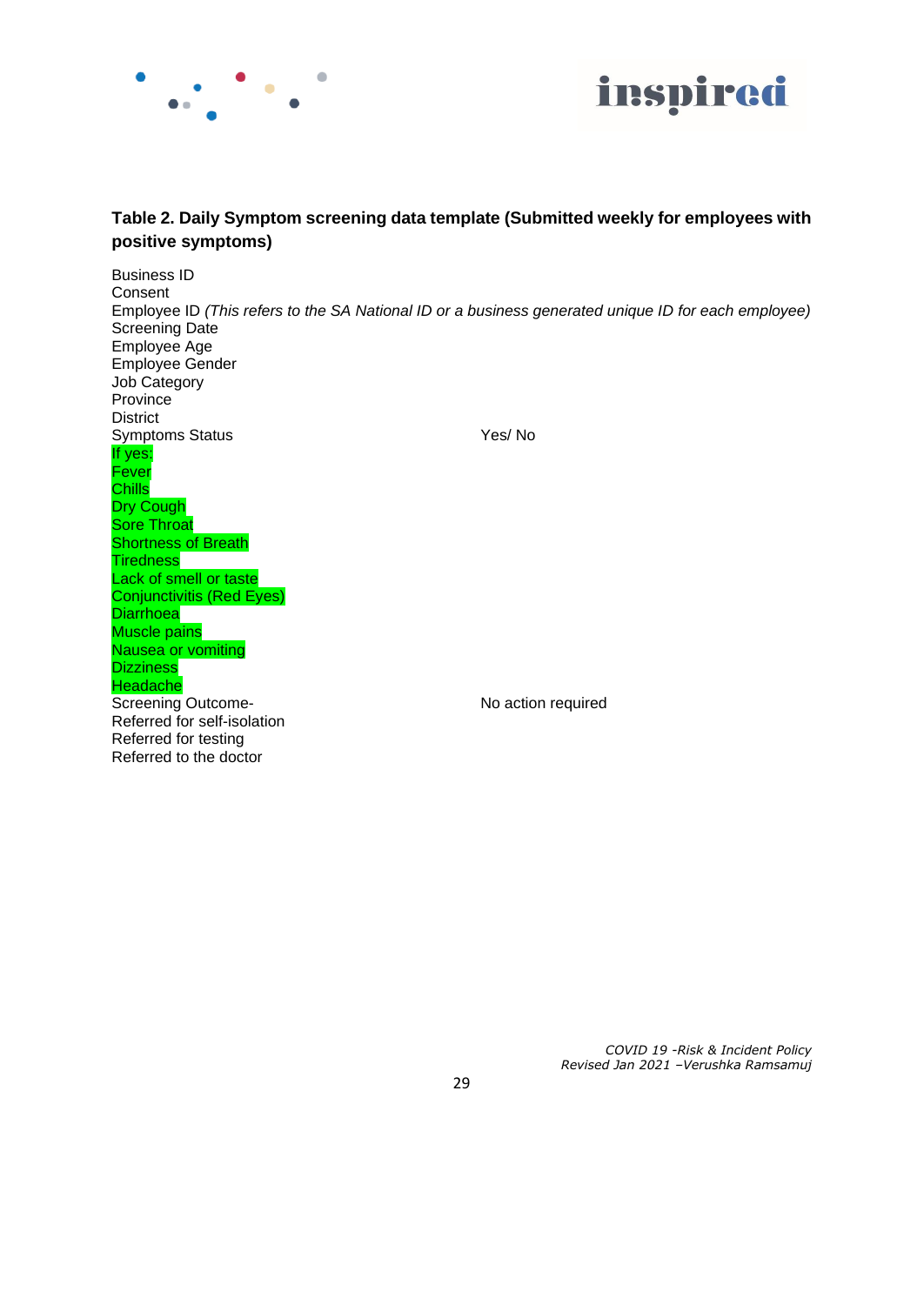



#### **Table 3. Employee COVID-19 Positive test data template (Submitted as necessary on a weekly basis)**

Employee ID (SA National ID) Employee ID (Business generated ID)- *[This ID is required if used for the employee in templates 1,2 &4]*  Business ID Province **District** Sex (Male/Female/Other) Age Job Category Test Date Test Type Unknown **PCR** Antigen Antibody Symptoms Positive The Contract of the Yes/No Number of High Risk Contact/s Vulnerability Status **Yes/No** Test Result Action **Sick Leave Self-Isolation at home Isolation at** Sick Leave Self-Isolation at home Isolation at quarantine site Hospitalisation Exposure Information **Exposure Information Unknown** Work contacts Community contacts Family contacts

Large events contacts Travel history from a designated hotspot Public transport

Reporting Actioned **Reported to Department of Employment and Labour** Reported to COIDA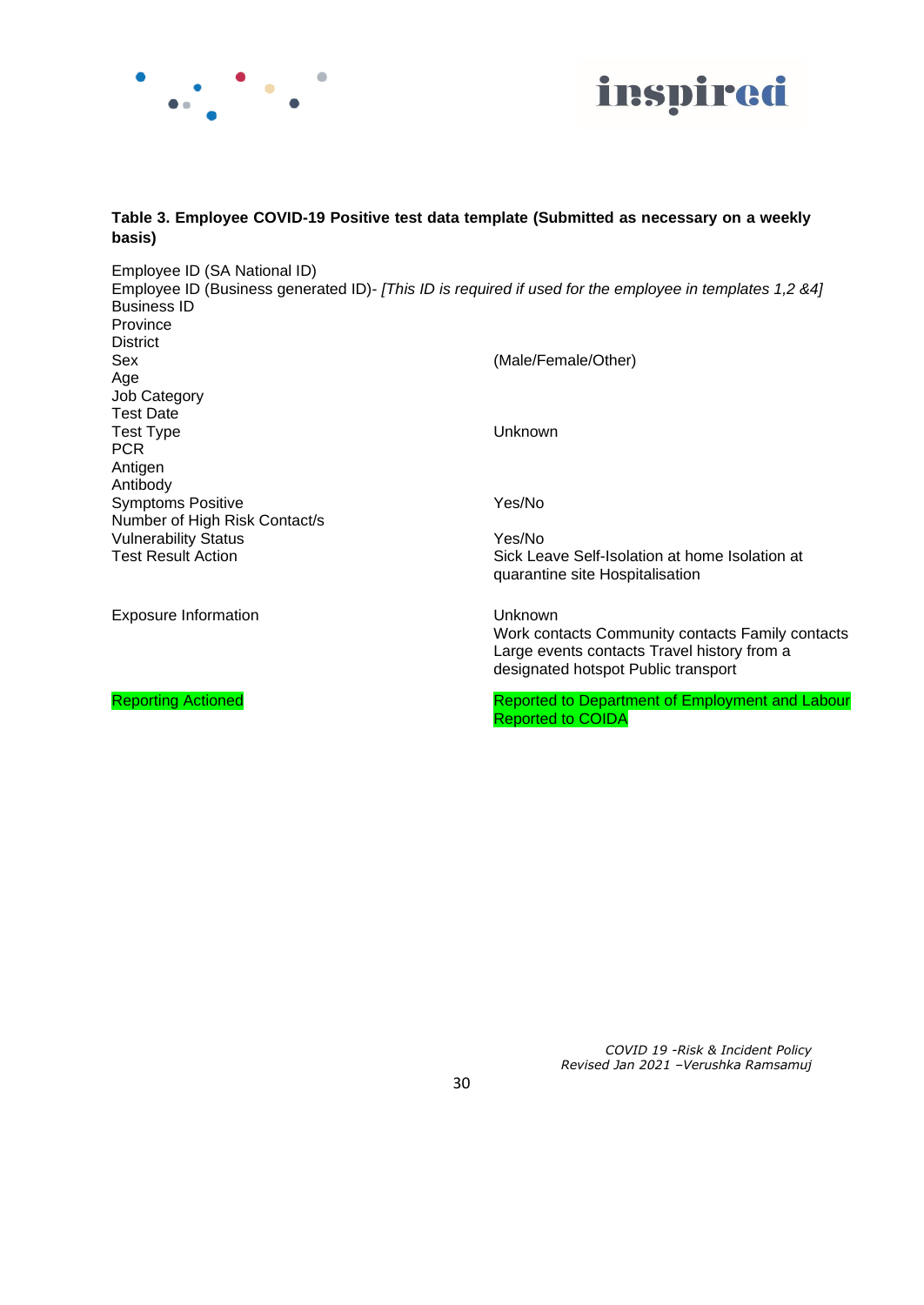



#### **Table 4. Return to work template (Submitted when the COVID 19 positive employee returns to work)**

Employee ID *(This refers to the SA National ID or a business generated unique ID for each employee)*  Business ID Province District Sex (Male/Female)

Age (Years) Job Category Hospitalisation Yes/No Hospital type **Public/Private/Unknown** Date Admission (If hospitalised) Date Dutcome Disch

Outcome Date<br>
Return to Work Date<br>
Date Return to Work Date<br>
Return To Work Fitness<br>
Return To Work Fitness<br>
Date Date Date Date Date Pit for Job Return To Work Fitness

Compensation Claim % Disablement %  $\frac{9}{6}$ 

COID Claim Reference No 000000 (if not known)

Discharge Death Fit with Accommodation Fit with restrictions Temporarily unfit for Job Unfit for review Permanently Unfit<br>Yes/No **Unknown**